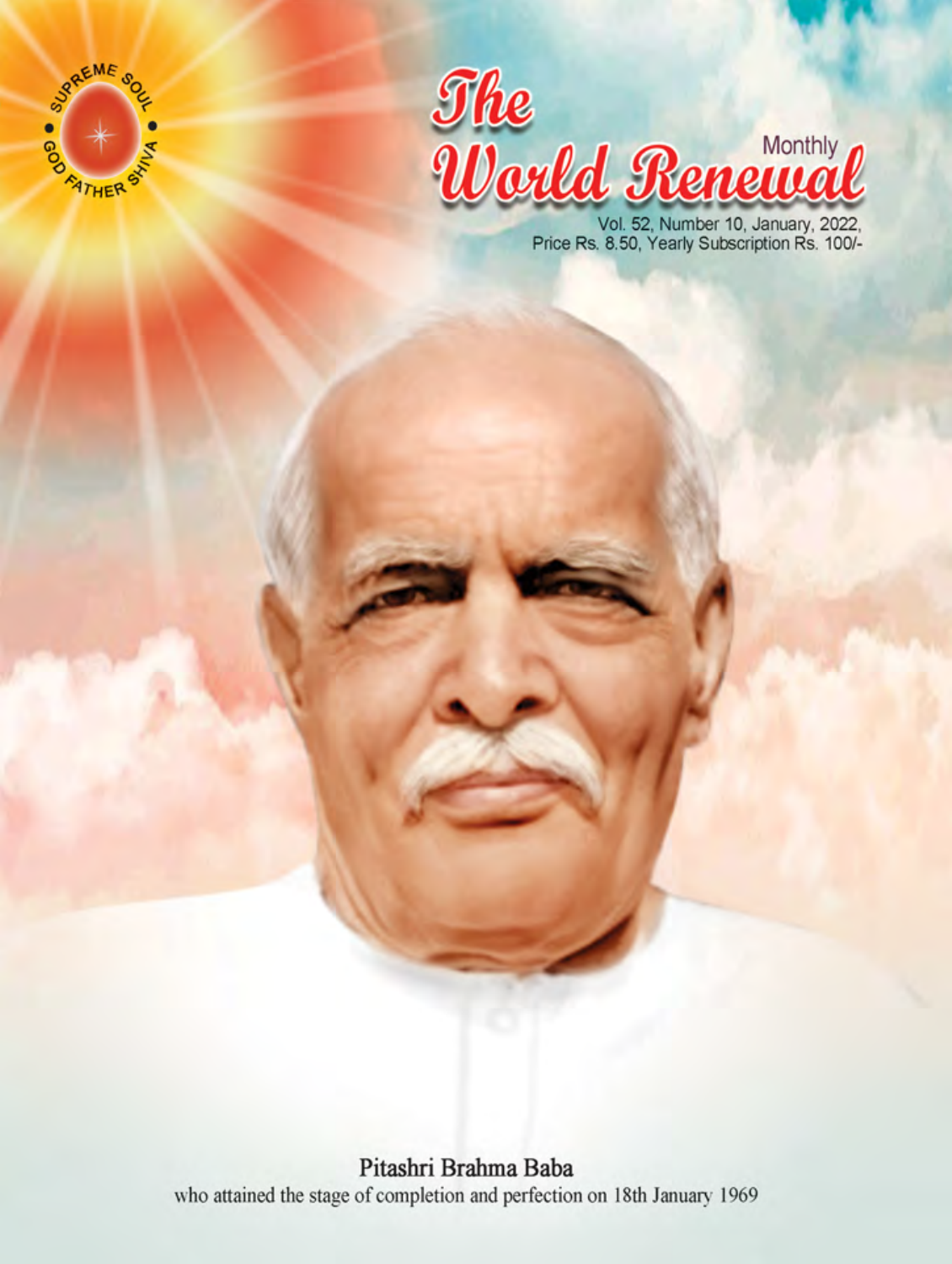

New Delhi: Mr. JP Nadda, National President of BJP is being explained Godly knowledge by BK Mruthyunjaya and BK Prakash.



**Gulbarga** (Kar): Inaugurating a Seminar for Educationists are Prof. B Satvanaravan, Vice-chancellor of Central University, Dr. Anil Bidve, Registrar, Sharanabasava University, BK Mruthyunjaya, BK Vijaya, BK Prem and others.





Gurugram (ORC): A Program on 20th Annual Day Celebration of ORC is being inaugurated by Ms. Fatoumata Balde, Ambassador of Republic of Guinea, Dr. DR Kartikeyen, former Director of CBI, BK Brij Mohan, BK Asha, BK Shukla, BK Geeta and others.

Mumbai (Vile Parle): Mr. Amitabh Bachchan, Superstar of Indian cinema is being explained about spiritual knowledge by BK Kareena.



Vijayawada (AP): Mr. N V Ramana, Chief Justice, Supreme Court of India is being felicitated by BK Shanta, BK Bharathi, BK Ratnakumari, BK Padmaja and BK Jaya.



Dallas (USA): Mr. Taranjit Singh Sandhu, Indian Ambassador in USA is being felicitated by BK Ranjan after sharing Godly knowledge.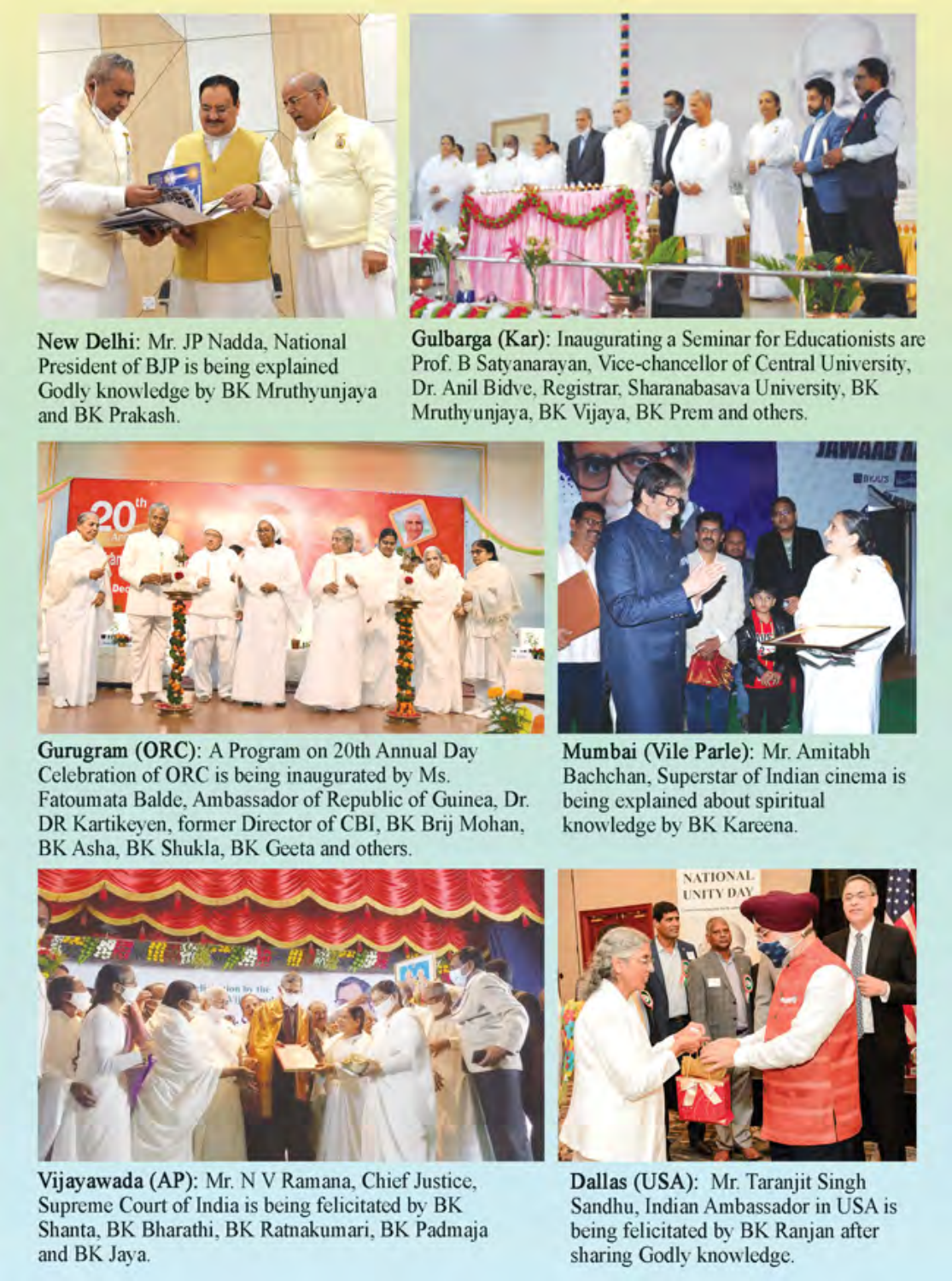#### **From the mighty pen of Sanjay**



### **BRO. JAGDISH JI AND BRAHMA BABA**

In 1953, in the house known as 'Brij Kothi', then owned by the Maharaja of Bharatpur, about six of us were sitting with Baba on the top floor in the part named 'The Sardari Quarn 1953, in the house known as 'Brij Kothi', then owned by the Maharaja of Bharatpur, about six of us were sitting with Baba on the ters'. Baba had been lying on one of the big beds for a long time talking to us so sweetly, with great love and feeling, about spiritual knowledge and life. The soul was experiencing a lot of happiness, and while listening, I slipped into such a stage of yoga that I felt: let the flow continue from his elevated mouth. Let me continue to listen so that I, the soul, melt completely into the stage at the summit of yoga. In the meantime, the senior sisters who were sitting with me said, "Jagdish Bhai, let's go now. It's quite late. Let's allow Baba to rest." I felt reluctant to leave, yet how could I disturb my beloved's rest? Baba looked at me smiling, with special energy emanating from those lotus eyes. I framed that beautiful picture in my mind as I left, yet it was as if a wave of something else continued to reach me. My mind did not want to

leave, while my intellect was taking the decision to leave, so my legs became confused whether to obey the



mind or the intellect. I wobbled on my legs, yet at the same time I felt as if my feet were neither on the earth nor even in the sky, but I was in an Ocean of Light, enjoying a state of being bodiless. I was in the rapture of bliss as I slowly made my way downstairs to 'The Dhobi Quarter' where the clothes were pressed, and sought a place to sleep in one of the empty rooms. Finding sleep impossible, I eventually came out and found myself walking in the splendour of the moonlight shedding even more power on my stage of light. Thus, I reached my room. For some time, I sat in that rapture on my bed because there could be no trace of sleep at that stage.

#### **(Contd. ... on page no. 33)**

### **CONTENTS**

- Bro. Jagdish ji and Brahma Baba...........3
- Whispers from beloved
	- *Avyakt BapDada ....*(Editorial) ............ 4
- PrajapitaBrahma:AVersatileLeader....7
- Distributing Happiness (Poem)....... ...9
- Lessons from Brahma Baba's Life.. 10
- Can you see the Spyhole................. 13
- Self Managing Leadership.............. 16
- FutureoftheWorld................................ 18 - First LoveYourself........................ 20 - Law of Karma................................ 21 - The Legacies of Prajapita Brahma...23 - The Time for Spiritual Awakening. 26 - Dealing with Peer Pressure.............29 - What new things come in the New Year? ................................31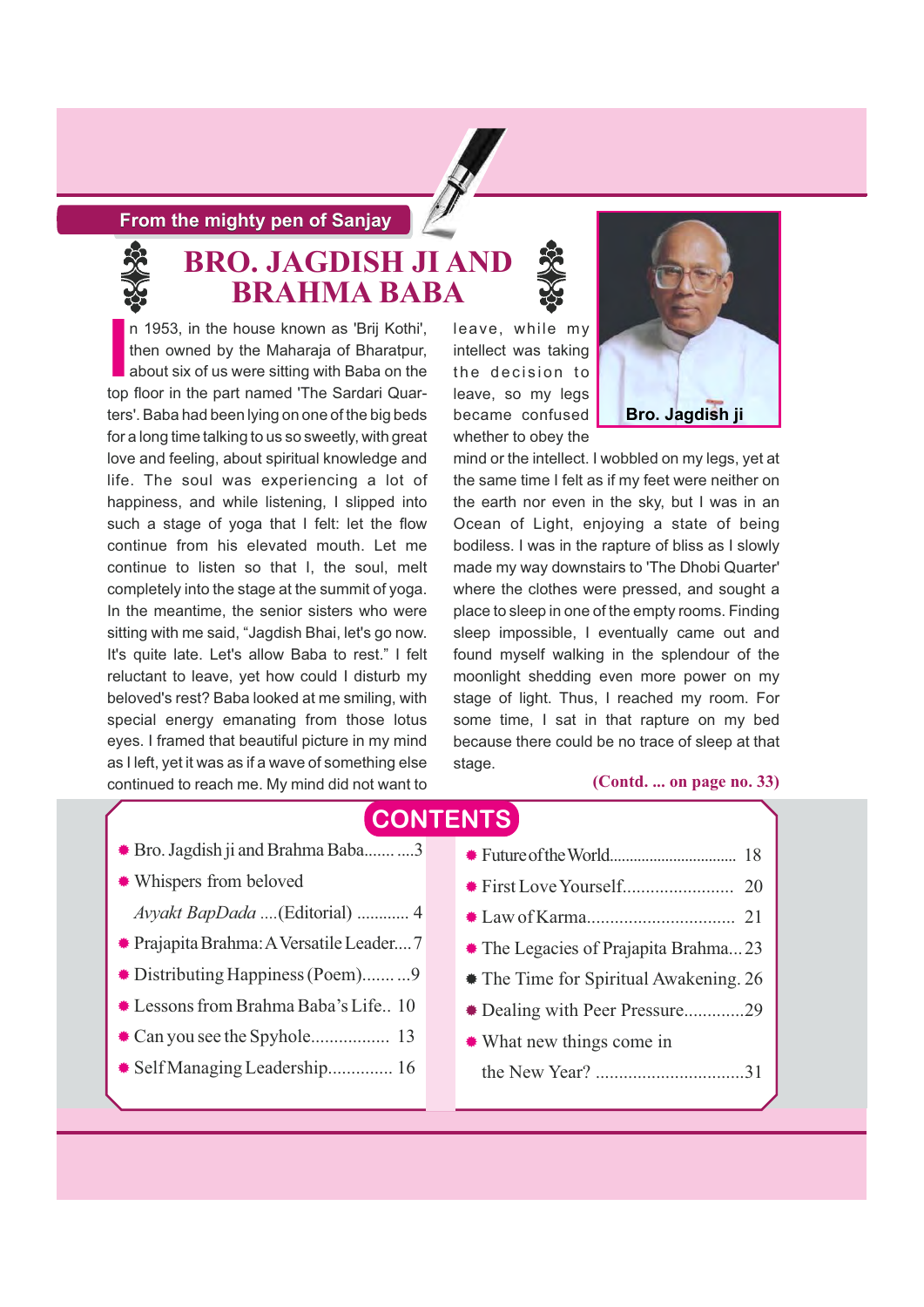### **E d i t o r i a l**



## **WHISPERS FROM BELOVED** *AVYAKT BAPDADA*



much patience the Divine has to harbour until the last moment when all human souls have descended on earth and prepare to receive His boons and blessings… **According to His promise, revealed** through the *Shrimad Bhagwad Gita*, He **waits for that auspicious moment when His corporeal medium Pitashri Brahma Baba is ready to recognise the ultimate truths about Soul, Supreme Soul and the Cycle of Time, and receive elevated** guidance (Shrimat) in all humility and **with greatest joy for the re-establishment** of *Dharma* (Righteousness).

As mentioned in our scriptures, God's revelations are first realised by the Father of Humanity, lovingly known as Pitashri Brahma Baba (whose bodily or *lokik* name was Dada Lekhraj). From the records of Yagya history, we have learned that Prajapita Brahma Kumaris Ishwariya Vishwa Vidyalaya was formally established on 18th January 1937. God's ways are very strange, unique and full of enlightenment. He being the Supreme Father reveals His own identity personally, and that truth can be revealed only and only by Him. Devotees of the path of *bhakti* or other Yogis, no matter how distinguished or great they may have been, would have shared just a fraction of the full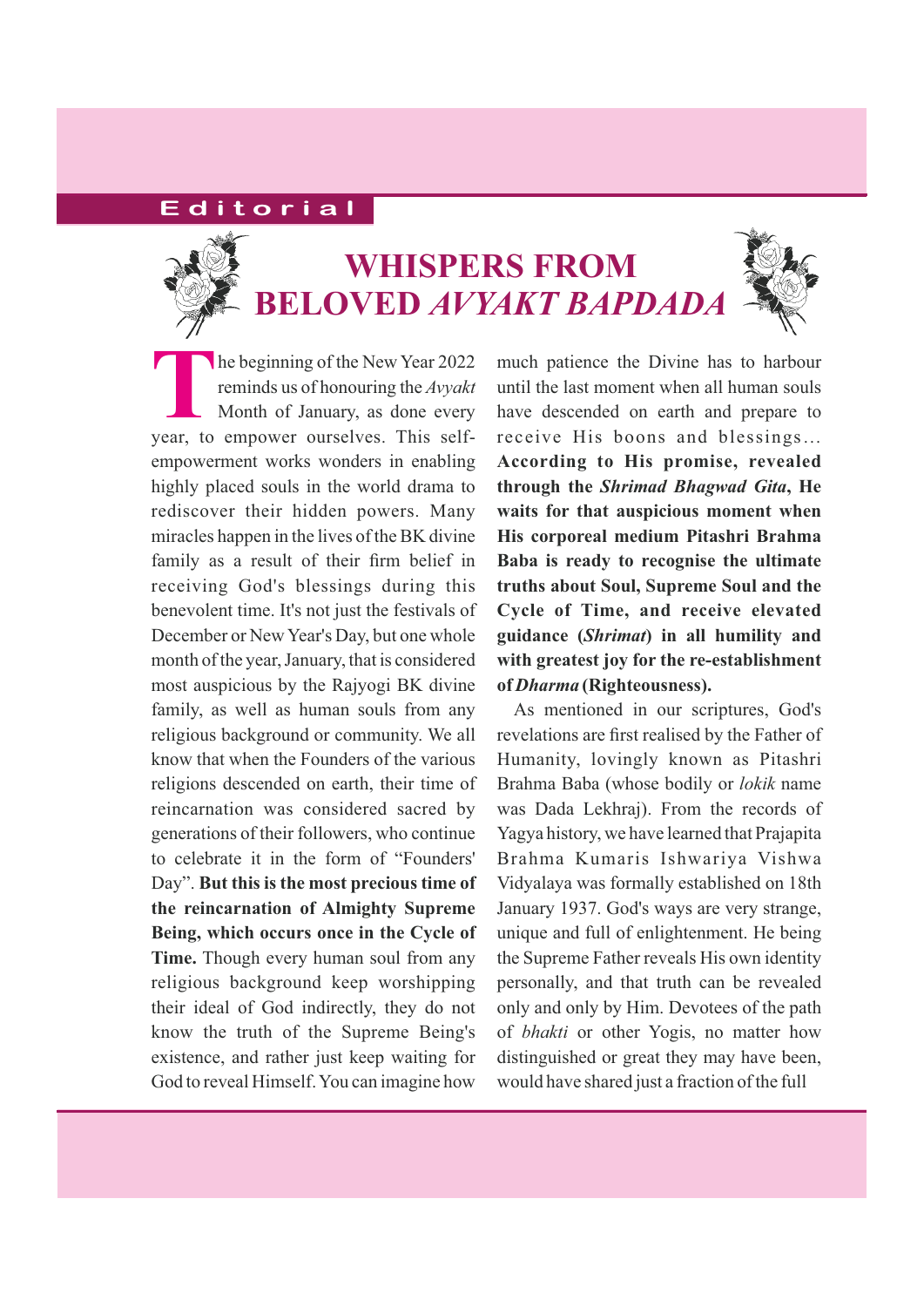### **January 2022** *The World Renewal* **<sup>5</sup>**

wisdom. But ever since our Supreme Father, Incorporeal Shiv Baba, started sharing the depths of spiritual wisdom through discourses, divine visions or divine inspirations, His daily teachings/discourses over the period1937-1969 were duly recorded and circulated to all BK Service Centres. So one can imagine how much Spiritual Knowledge has been revealed over the decades for the benefit of humanity!

**Fortunate are those who have awakened internally and received that highest and most precious gift of Spiritual Gyan (Knowledge).** Truly, it has been the accumulation of the highest wealth of wisdom, virtues, powers which empowers the self to conquer *Maya* (negativities), in all its deceitful forms. In the truest sense, the third eye of wisdom opens and darkness of the *Kaliyugi* world is dispelled.

From the moment one accepts oneself as a Brahma Kumari or Brahma Kumar, the longest journey of the path of enlightenment begins to reach perfection. Over two ages, that is 63 births from the beginning of Copper Age until the end of Iron Age, the quality of each soul has undergone tremendous transformation to the extent that everyone forgets completely about one's original pure and good personality. **This is why it takes years of regular spiritual practice and study to become naturally aware and spiritually**

**empowered. Though the Brahma Kumari Instruments (Spiritual Teachers) offer the 7-days Course, it actually requires commitment and deep endeavour on one's part thereafter to transform oneself.** January 18 marks the day when beloved Pitashri Brahma Baba attained *Jeevan Mukti*, having led such an unparalleled spiritual life of Tyaag (renunciation), *Tapasya*, and *Seva* (spiritual service) after relinquishing his physical costume at will.

Ever since Brahma Baba flew to the Subtle Region, his spiritual powers multiplied into



trillion-fold because he is now playing the role of bestowing blessings, and boons to all human souls on earth, so that everyone receives his or her God-Fatherly inheritance of achieving Muktiand Jeevan Mukti for 21 life times in the ensuing Golden and Silver Ages. Every year, the Brahma Kumaris spread the Spiritual Message by inviting leaders of all faiths to witness and share the benefits that have been bestowed on us for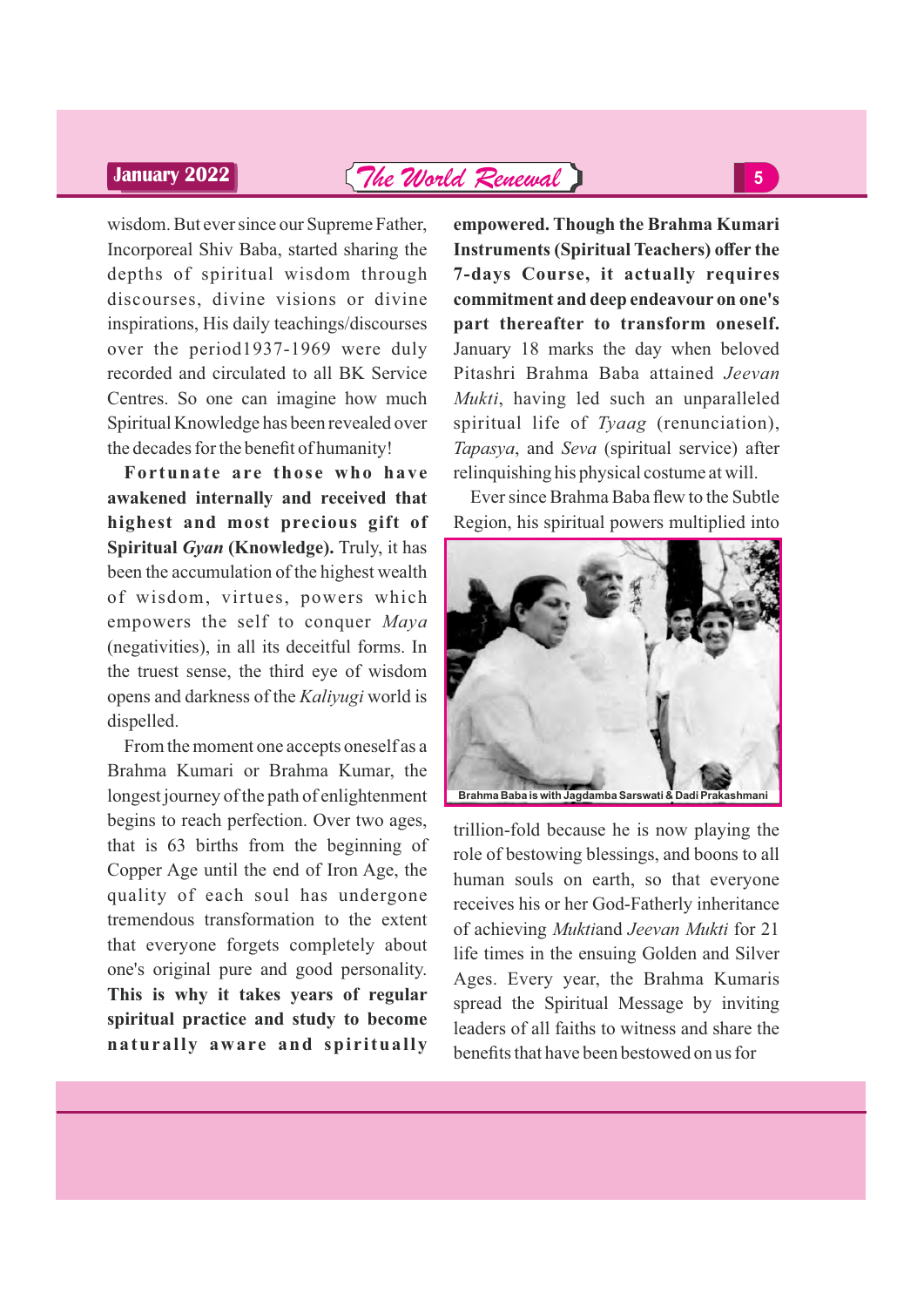### *The World Renewal* **<sup>6</sup> January 2022**

serving humanity. People may not accept or understand this out of ignorance or limited perception, but we Brahma Kumaris and Brahma Kumars aim to play heroic roles of revealing the Almighty Supreme Father to the entire human race.

**Among all species on earth, human beings have always proved to be worthy of learning, understanding, applying and becoming.** As per the present day scenario, we can see how modern day science has uncovered all myths and removed misunderstandings about the universe, planets, stars, and elements, **but there is hardly anyone other than our Incorporeal Supreme Parent who can uncover the layers of ignorance from human intellects!** Brahma Baba became an unbeatable force of wisdom, compassion, love and strength because he beautifully balanced his faith and respect for the Supreme Parent, with being practical and analytic in his application of spiritual principles.

In order to implement and crystallise the teachings of our Supreme Parent, Teacher and *Satguru*, currently, we need to listen, study, practise and meditate for a total of atleast 8 hours a day, as has been shared by Brahma Baba from his own personal example of spiritual endeavour. **He was always very candid about how slippery this path to spiritual perfection and completion can be, and thereby nurtured and protected all of us by helping us to**

**understand the pitfalls and how to surpass them.** This diligent practice would eventually bring the aspirant at par with Brahma Baba.

It's a humble request to our beloved sisters and brothers to include a few principles of spiritual discipline in your routine and lifestyle:

- ◆ Regularity in early Morning Meditation
- Understanding and Study of Godly versions from the Gyan Murli (Sakar and *Avyakt Murlis*)
- $\triangle$  100% attention and determination to gain victory over the vices
- Engaging in Godly Service of human souls as well as the five elements with the power of purity, utmost humility and love, considering it to be the greatest opportunity that the Supreme Being has provided to us.

Where there is internal clarity, then determination emerges to invest time and energy in achieving spiritual goals no matter what, and finally one attains the desired results.

Let this New Year bring us new hope and opportunities for Godly Service. We extend our heart-felt Godly remembrance and wish that everyone enjoys a beautiful angelic life, and continues to aspire for entering into a golden-aged world of your liking in the very near future!!!

Om Shanti,

*–B. K. Nirwair*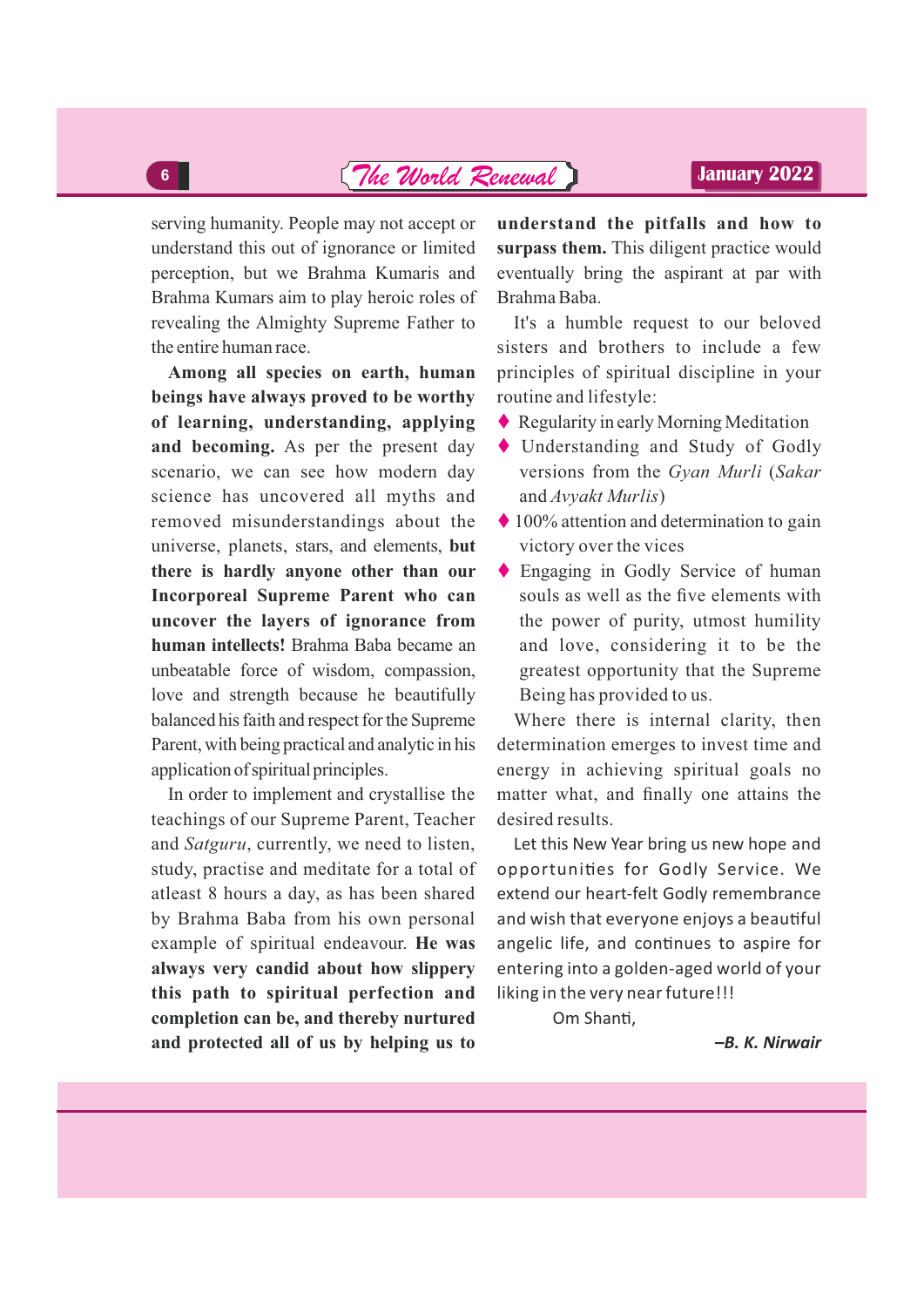

**B. K. Surendran,** Bengaluru

here is a great lack of trustworthy, genuine and inspirational leaders in the world now-a-days. The leadership vacuum has created a world



where everybody has become a leader in his own right. People in general have lost respect for the so-called leaders. In this context, the world situation is almost on a free mode for everything. No fear of anybody, no respect for parents, elders, teachers and preceptors. We have self-styled leaders who have no leadership qualities and hence they have no specific direction and purpose. So, there is a leadership vacuum.

#### **Brahma Baba: Leader with a Difference**

Brahma Baba has been an undisputed leader by virtue of multifarious qualities in his life, work and relationship with the people who followed

him. He gave specific direction to those who started following him through his life and actions. His spiritual

*sadhana* – endeavour endeared him to one and all and clearly showed the path of spiritual journey. His ideal life elevated him to an exalted position. This happened not only when he was in physical form, but even after leaving his physical body, he continues to be the leader for spiritual seekers. His expertise in the field of knowledge and experience, human relationship, communication skills and common sense form part of the main qualities.

Brahma Baba was in search of the Supreme, and for greater wisdom and higher life. When he received the first divine vision, he started constructively pondering over the reality. He started receiving the teachings in good faith, not raising any questions. He came to discriminate and judge the teachings in its right perspective. He was able to perceive and realize the truth that God has descended and been teaching him. He came to have the highest regard for God and also His teachings. Therefore, he implemented the directions of the Supreme on a day to day basis. He came to be a great thinker and churner of Godly knowledge. His thoughts were like a fastflowing river. The delivery was fast with a lot of contents that generated power and enlightenment. Each and every word had its own value, for which there was no parallel in any of the world's literature. He followed the teachings of God in letter and spirit. First of all, he implemented the teachings in his own life and then set an example and became an embodiment of that for others to follow. He would wake up by 2 a.m. every day at the Amritvela early morning which many others also implemented. He never missed the

**January 2022**

**Do good to others; God will do good to you in return. 7**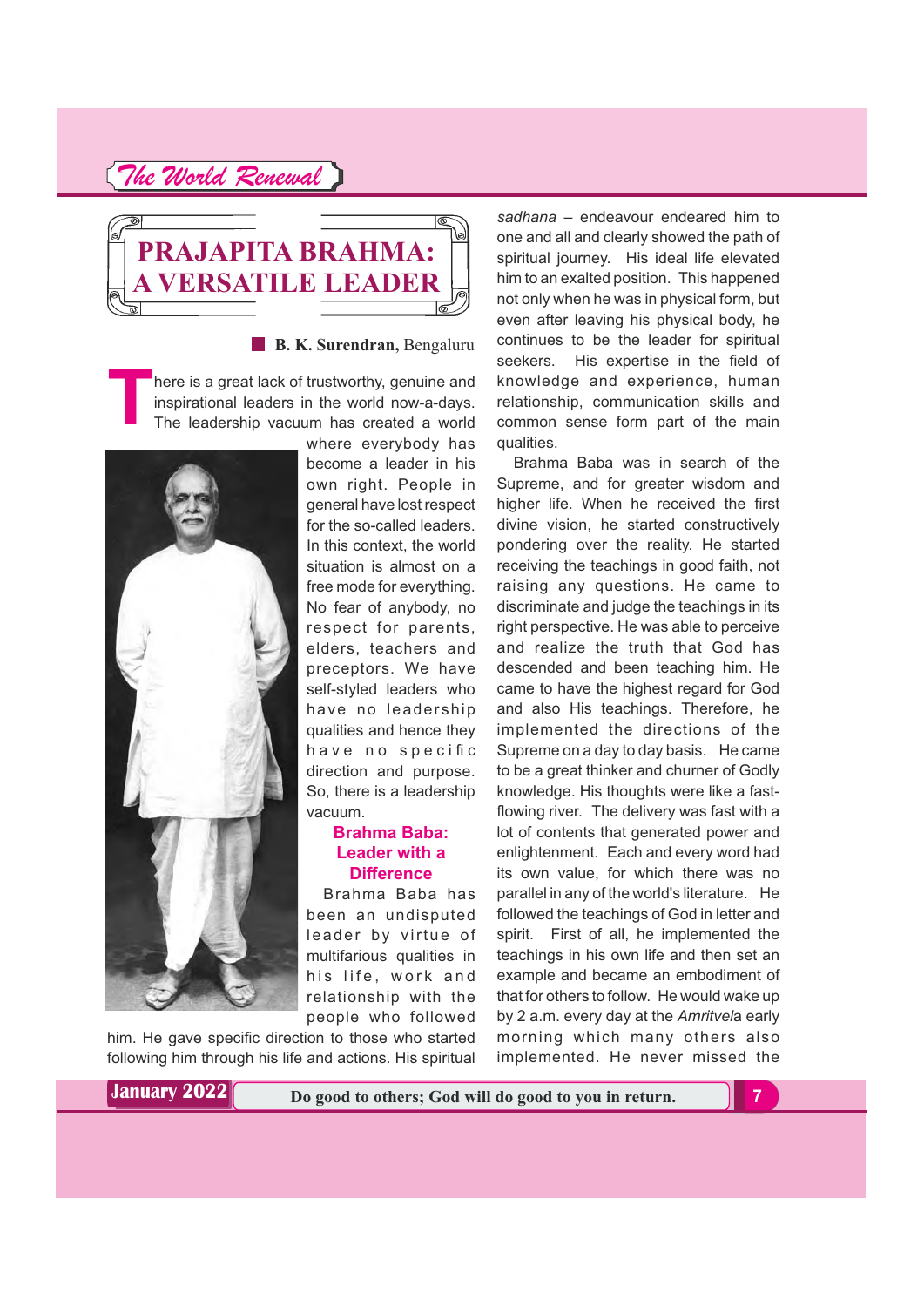

morning murli class because he was aware that the first beneficiary of the teachings would be he himself. He made himself available to God for conducting the spiritual knowledge class irrespective of his being physically fit or otherwise. He used to set specific time for practicing soul consciousness in addition to his being in the consciousness of the soul. Due to this practice, he was able to show to the world the consequences of soul consciousness.

#### **Divine Visions**

People had the vision of the Supreme Being while looking at his eyes. Many people had practically seen a crown of light over his head. Many people who had bad intentions and vicious propensities were transformed when he simply looked at them. He had similarly set time for *karmana seva* – service through action. He personally attended to all types of karma to set an example for others to follow wherein he combined yoga with action. He even demonstrated that while playing also one can be in yoga and combine play with yoga. He had nobody else to follow who had followed the *Shrimat* with such accuracy and discipline. But the enlightenment bestowed by God and also his intense personal efforts prepared him to dedicate himself – samarpan – his body, mind, and wealth in favour of God's mission. It was an adventure – with a difference, something nobody else had ever done before. He did not think what was going to happen to him tomorrow, what would happen to his family and what the world would think of his actions. His courage and dedication inspired many others to follow him. His unlimited patience and tolerance in the face of mudslinging, personal vilification, criticism, picketing, murder attempts, court cases, media ire, replenished unlimited spiritual power in himself to fulfil all affairs of God's mission with renewed vigour. This was again a guiding factor for others to follow and the flock constantly grew

into a world organization.

In the midst of the opposition and mudslinging he was not disturbed, instead generated a lot of good wishes and pure feelings for such souls. He had unstinted faith on the path shown by the Lord and he followed *the* direction of the Lord in letter and spirit. He had deeper conviction that these were side-scenes on the way to a higher goal. The goal would be reached at any cost at the right time, as his leader was the Lord. He had firm faith in the consequence of his actions. He had an attitude of instrumentality and constructiveness in the face of fierce opposition, unfavourable situations and circumstances. He had no ill-will towards anybody. He looked at everyone as his child, irrespective of the fact whether he was in his favour or otherwise. Even though his spiritual endeavours began after 60 years of his physical age, he topped in the list of spiritual seekers. He was a natural *tapaswi* whether in active life or in rest. He was not a timeconscious yogi but always combined *karma* and yoga. That was why he could attain the angelic stage at an early period of his spiritual endeavour. His life was his message which others could easily understand and experience the spiritual fragrance of bodiless, egoless and viceless levels of life. His slogan was, "Whatever I do, others will observe and follow me; let me be cautious and watch how I think, speak and behave". This was a great lesson and message for many others to follow and transform their lives.

He had proved that while performing ordinary actions, one could give the experience of being a worship-worthy image. He was highly simplistic and yet spiritual to the core. His speech, actions and interactions with others had divinity in it. Brahma Baba was a great thinker. He was a great churner of Godly knowledge. His thoughts were decisive, concise and fast. The delivery was fast with a lot of contents that generated

**8 One cannot become a star or hero by stealing or harassing another. January 2022**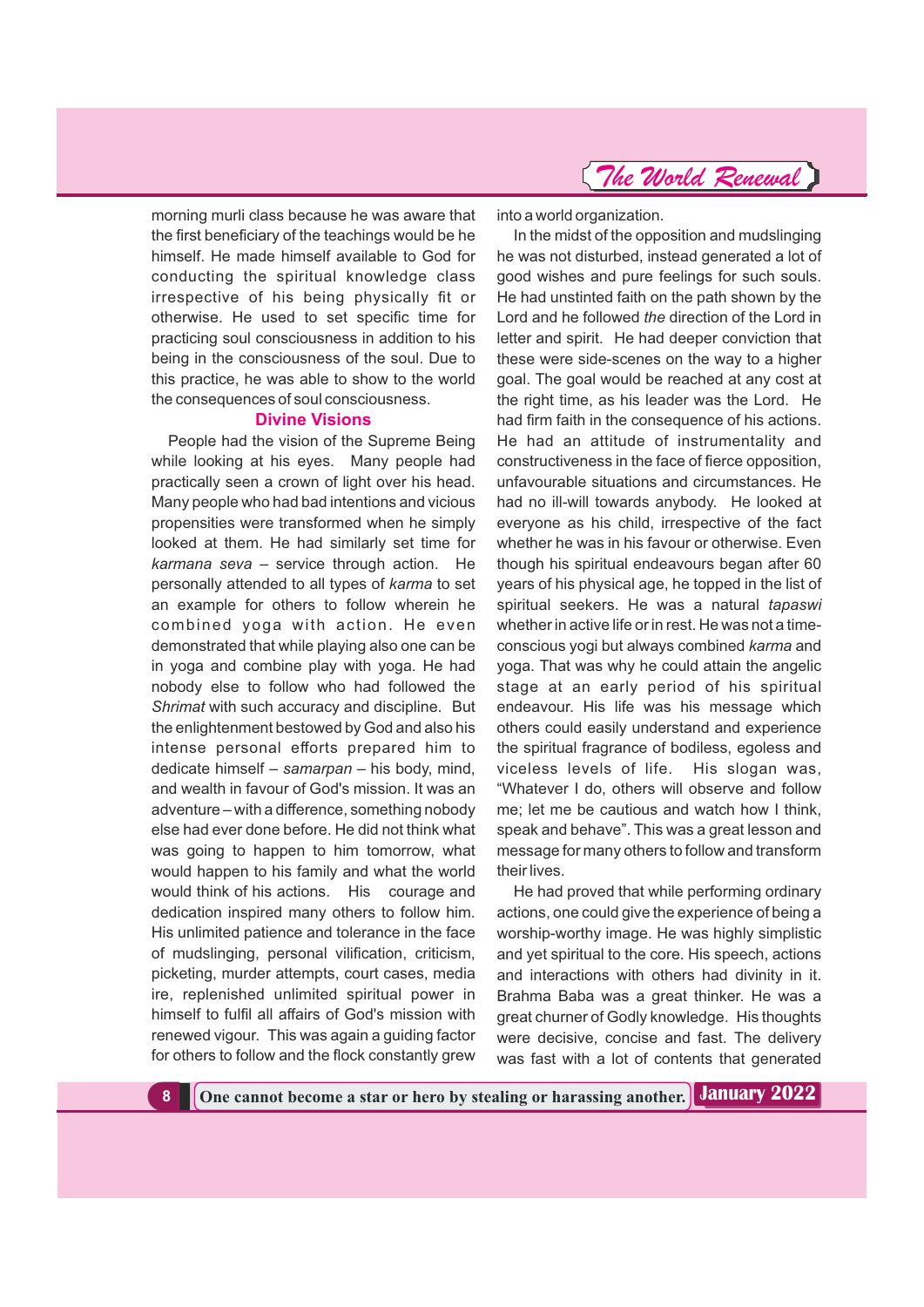power and inspiration to think further. Each and every word had its own value, for which there is no parallel in any of the world's literature. Therefore, 'a *thought'* of Brahma has come to be quoted as being responsible for creating a new world order. His hobby was churning Godly knowledge and enlightening his children with the intricate points and hidden treasures of knowledge. He had the unique capacity to connect his thoughts with the thoughts of the Supreme very appropriately which was capable of awakening the sleeping soul of man to his conscious activity. Those souls who came in contact were able to enjoy the thought current of the Supreme in a mysterious way. Such a person would transform his life in a positive way and ultimately psychosocio-spiritual evolution would take place in his life. As one tune his mind towards the Supreme and follows the path of Brahma, the life begins to change.

On his Ascension Day, we remember Brahma Baba for his great contribution and as a role model of an ideal effort maker for all of us to follow.

#### **DISTRIBUTING HAPPINESS IN NEW YEAR 2022**

#### – **B.K. Yogesh Kumar,** New Delhi

After entertaining us for 365 days and nights Remaining with us in all our struggling fights The Year 2021 has bidden us goodbye finally Let's welcome Happy New Year 2022 gracefully

With new faith, hope, and glorious aspirations Forgetting yesterday's failures and desperations What will happen in the New Year, no one has clue May every day be successful in Twenty Twenty-Two!

Happiness is a Godly gift, immortal and beautiful



A great treasure that conquers the events woeful When we distribute happiness, we get it in multitude Good-Wish and Goodwill for all change our attitude

Accumulating wealth, prosperity and possessions Gives us fear, stress, anxiety and depression 'Be Happy and give Happiness' be *mantra* of life Life will be free from tensions, worries and strife

"Sweet Children, remain ever-happy and enjoy your role Even if you leave the body, as joy is inherent virtue of soul" He's our Supreme Parent, Teacher, Satguru and Friend Being His Sweetheart, let the bond never ever end

He's Incorporeal Supreme Father, a subtle point of light His Rajyoga teachings entitle us with peace as our birthright Distribute happiness of all relations with God Dear Wish you an ever Happy, Healthy and Prosperous New Year

**January 2022**

**Death cannot terrify the wise as it can snatch nothing from him. 9**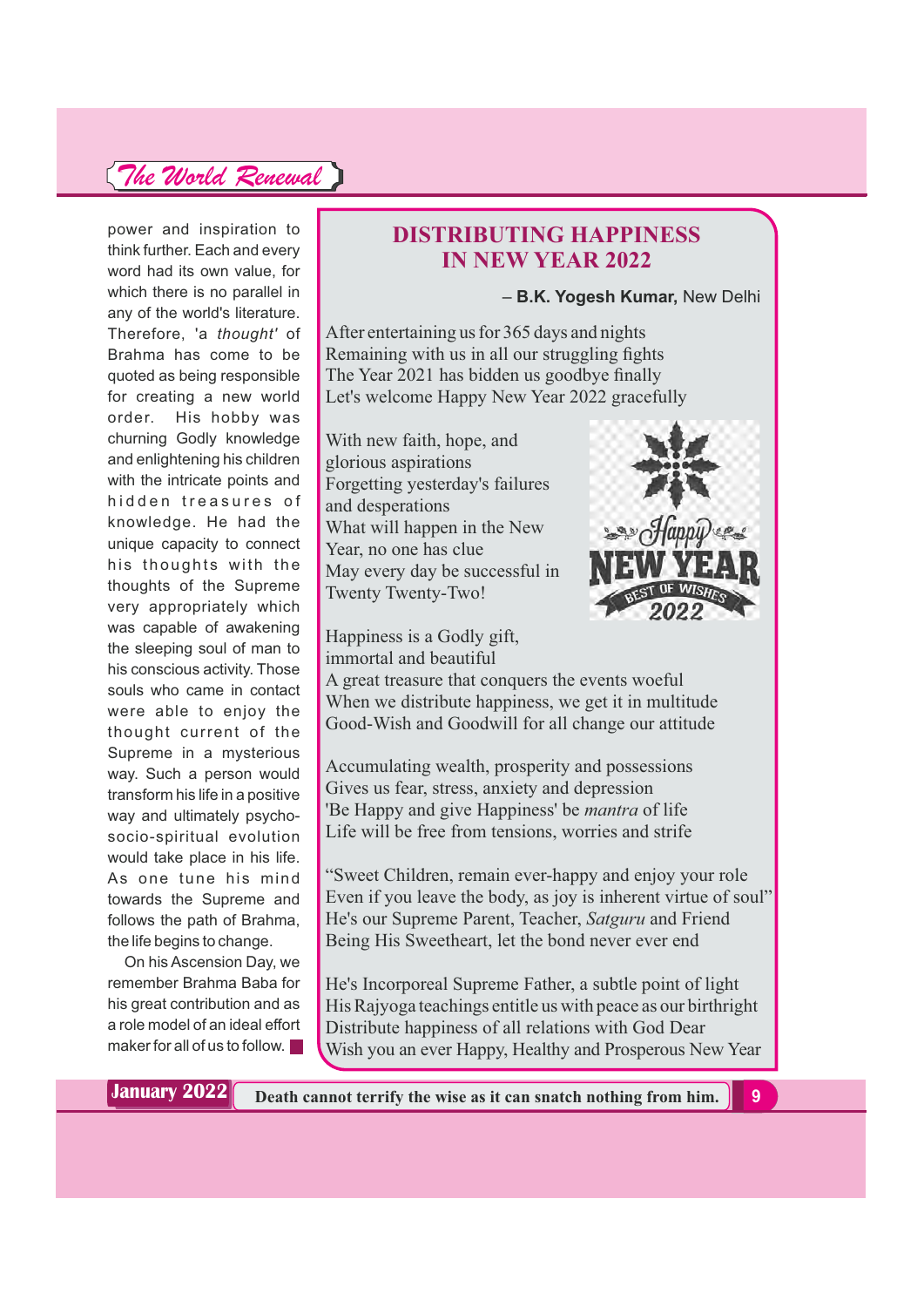### **FIVE KEY LESSONS FROM BRAHMA BABA'S LIFE**

**–B. K. Prof. Onkar Chand,** Shantivan

s soon as the month of January comes,<br>the sweet memories of beloved Brahma<br>Baba, the Founding Father and the the sweet memories of beloved Brahma Baba, the Founding Father and the Corporeal Medium of Incorporeal God Shiva, automatically get refreshed in the minds of Brahma Kumar and Brahma Kumaris worldwide. His life of sacrifice, intense meditation and selfless service, fills the hearts with Godly love. His bodiless and angelic stage really touches the heart of everyone. In the same month, on January 18, 1969, he had conquered nature and five vices with the power of yoga and attained the perfect stage. This month is a reminder for all of us to conquer weaknesses of minds, explore the depths of silence and enjoy the beautiful companionship of God by following his foot steps.

The question arises that what would have been the points of his divine endeavour, through which



Godly knowledge is being explained by Brahma Baba

he attained that unique stage of perfection and got the ultimate privilege of doing the work of creation of a new world in the company of Shiv Baba? If we look at the journey of his supernatural life, then many such characteristics emerge from his life which everyone should bring into his life. We should learn at least the five following things out of hundreds from Baba's life.

#### **Immense respect for women**

Baba worked tirelessly to empower the ordinary women. He had immense respect and regard for women in his heart. He respected women so much that he did not like the scene of Sri Lakshmi serving at the feet of Shri Narayana although Narayana was his beloved and respected deity. In Baba's view, this scene was a symbol of the enslavement of women. Once he called a painter and asked him to erase this scene of Sri Lakshmi from the picture and set her free. After establishment of Brahma Kumaris organization in 1936, Brahma Baba placed the kalash (urn) of knowledge on the heads of women. Seeing the special qualities present in mothers and sisters, Brahma Baba handed over the administrative reins of this Godly University to their hands. Today, Brahma Kumaris organization is a wonderful and unique example of women empowerment in the whole world.

#### **Teaching through his actions**

Every deed of Baba was exemplary. Corporeal Baba taught everything to the children through his actions from the beginning of the yagya. From morning till night, Baba's entire routine was wellorganized. Baba did not waste even a single moment of his life. At all times Baba was engaged in the service of souls and gross works of *yagya.* Although Baba's age at that time was close to 90 years, yet Brahma Baba used to do service in such a way that even the youth would get tired but Baba did not get tired.

**10 Being dissociated from God, the souls have become disenchanted. January 2022**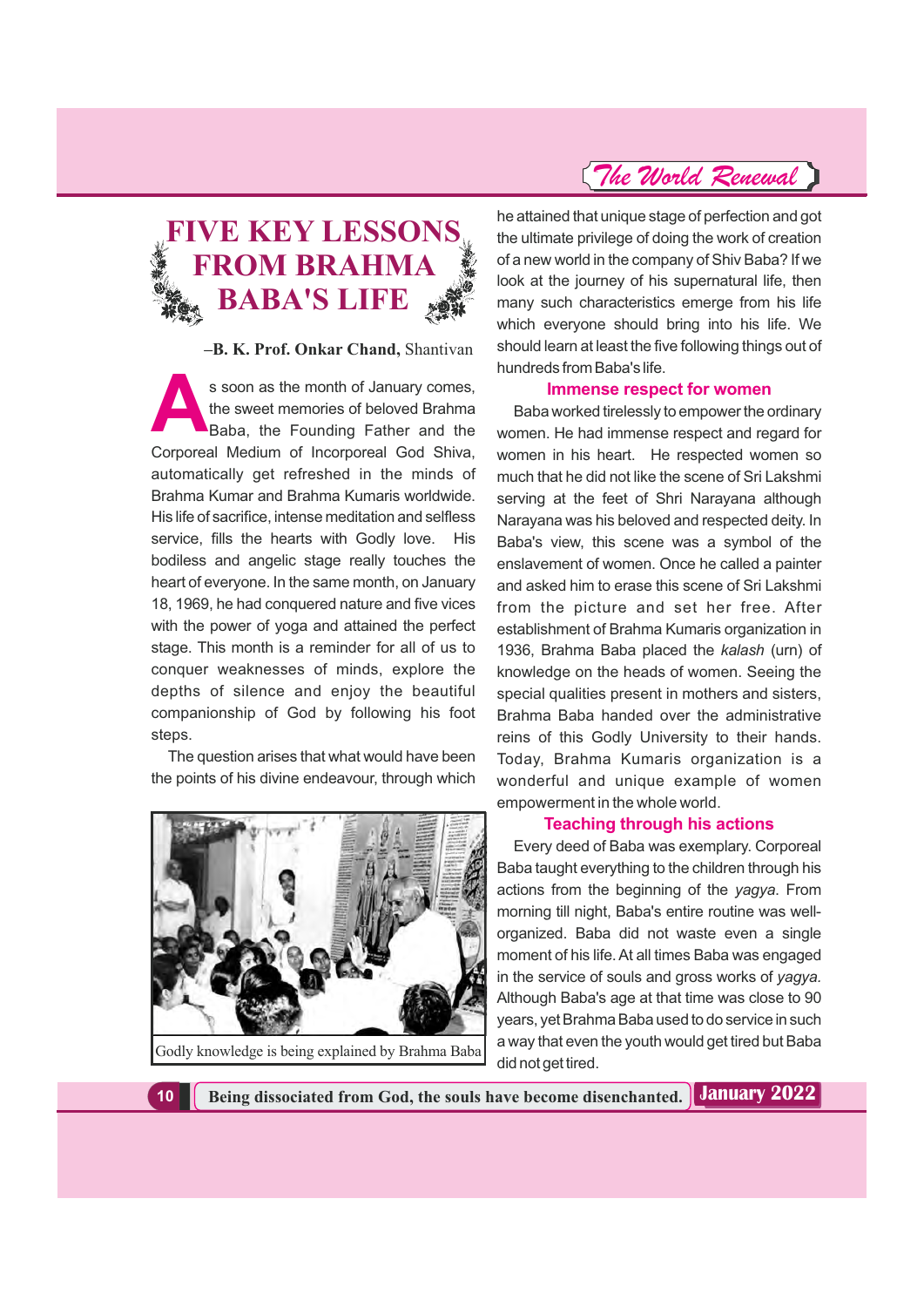Baba used to do even the smallest work of the *Ashram* with his own hands. When the children were sitting to cut vegetables, Baba also used to come and cut vegetables. Children used to say, Baba, we will do this work. Baba used to say, if you will do it, your fortune will be made; if I will do it, my fortune will be made. He did not even have consciousness of his old age. Baba was so soulconscious that he always understood that I am doing the service of the Shiv Baba's yagya. Baba never sat on the throne like a *guru* and nor treated children like a *guru*.

Baba didn't say anything directly, but used to teach through his exemplary actions. Once, lot of wheat came to Madhuban. Bholi Dadi said, Baba, the wheat has to be cleaned and brothers and sisters are not being found. Baba said, open the sack and bring the plates. Baba started cleaning the wheat, seeing Baba all the brothers and sisters came, in this way within half an hour all the wheat was cleaned.

Beloved Baba always gave equal importance to every service of yagya. Doing every action, he would remain as a karma yogi, whether it was the service of cutting vegetables, the service of cleaning grain, the service of lifting stones, or giving knowledge and charity, he would do every service with love and would make every action memorable. He used to think all the time 'As I will do the work, others would do by watching me.' He taught all children from his daily routine to say 'yes' to every service. He always took care of economy in every service. He used to say that this is Shiv Baba's *yagya*, where poor children donate even single pie of theirs, which should be properly used in service so that both the giver and the one who use this in service have an imperishable fortune for 21 births. Baba used to say that you have to make fortune by doing service with the true spirit of service.

#### **Cool & calm in every adversity**

The unjustified criticism and vile opposition could not dampen his high spiritual spirit, love, care and compassion. He always remained as an undisturbed, calm and graceful spiritual patriarch.

Baba, who was a millionaire, spent each penny of his vast empire on this mission and ran it smoothly for almost 14 years. As no treasure on this earth is imperishable if you keep on spending it, the day arrived when there was left nothing. At that time Baba had the responsibility to look after 350 spiritual children. But the admirable thing about Baba was that his faith in Shiv Baba was not shaken even in such hard and testing times. It is hard to imagine that this phase was so painful that sometimes not even a single grain was left to offer Shiv Baba as 'bhog'. We could see the rock-like faith of Brahma Baba at that time. When someone informed Baba about it, he was troubled not the least; rather solaced them to wait till 10 a.m. and to great surprise at 10 a.m. the postman would come with the money order which was spent to buy the basic needful items and the demand of the situation was met. Anyhow, this phase also passed away successfully, proving Brahma Baba victorious and a living example of "Befikr Badshah', a carefree king.

Baba always remained calm in any adversity. Once Baba was taking a *murli* class, a mother came and started a ruckus because her daughter used to say, I do not want to get married. Baba stopped the *murli* and sat down in peace. One or two brothers got little excited to take out this mother, who is disturbing at the time of Baba's *murli*. Baba also told them with a gesture, keep calm. The poor mother said what was filled inside her and went away with her daughter. Baba again started the *murli* class in the same way and didn't say anything about that matter, like there was a

**One, who says that he has no time, is not engaged, but maladjusted. 11 January 2022**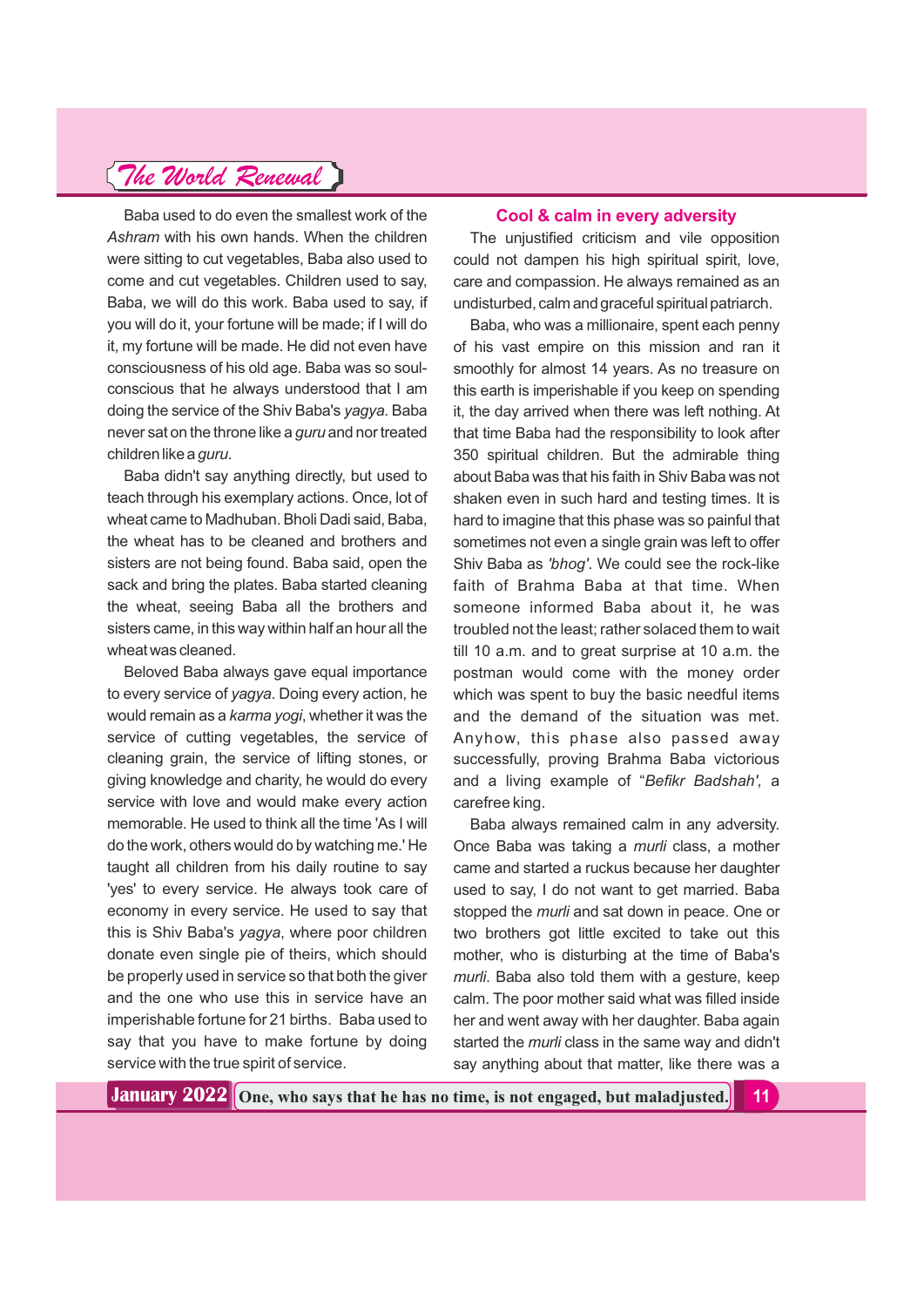side scene that came and went. Baba used to behave in every situation with the same love and with the same calmness. Circumstances used to come and go, but Baba used to remain stable.

#### **No desire for anything**

In his life there was no desire for name, fame and prestige, nor craving for food and drink. He had no attachment or attraction to anyone. 'I do not want anything', such was his strong sense of heart. 'Attained whatever was to be attained and nothing left now!' - This utterance used to happen continuously inside his mind. The tone of his breath was merged in this voice. He did not even take the money in his hand. He had not even had the touch of any materialistic thing, palace, car or any luxury. He was the epitome of consciousness of simplicity. One thing which was imprinted in his mind as an indelible mark was that he believed that everything belongs to Shiv Baba. Despite being the owner, he treated himself like a child. He never took anything for himself.

#### **Encouraging words for everyone**

His sweet words used to solve problems; the sweetness of Brahma Baba's words was indescribable. The person who heard his words was delighted. His words were so measured, meaningful and encouraging that even the saddest of the downtrodden had a sense of hope. There was so much power in his words that even the weakest women could do such difficult tasks which veryfew brave men could do.

If a person had been educated, Baba would have said – "He can do the welfare of many people. He can make his fortune very high by getting involved in writing articles and publishing literature, getting divine messages published in newspapers and preparing speeches of divine knowledge. This child has a very good part in the drama." Hearing this, the person's mind would be filled with happiness and would get engaged in

God's service.

Some would have been illiterate and thought that "we cannot do Godly service." Then Baba would say to them, "Children, what if you are not educated? Only 'Alif' and 'Be' (first 2 alphabets of Urdu language) - these two things are to be told. (Here Alif' denotes Allah *i.e.* God and 'Be' denotes *Baadshahi* i.e. kingdom of heaven that comes from Him.) And all this is to be told that remember the Supreme Soul, Supreme Father Shiva and become pure, then you will get the complete fortune of the coming heaven. What is the difficulty in this?"

If someone was old, he would think that "I am no longer of any use. I am useless at home, at outside and from all sides." But such people would get excited when they heard these words from Baba's lotus mouth, "Those who are old can do a lot of service because they are experienced. If they narrate the things of God's knowledge to others with their experience, then those things will be liked by the listeners. Look, Shiv Baba has also taken the chariot of this old body, has he not? Therefore, the old aged people are my colleagues." Hearing such things in old age and even hearing the word 'Children!' they too would study God's knowledge like children again and then engaged in the service of giving knowledge to others.

At last, I would like to say that Brahma Baba has set a perfect paradigm to proceed tirelessly on the path of perfection for not only to the Brahma Kumaris and Brahma Kumars but also for all human beings. He was the epitome of peace, love, compassion, devotion, dedication, purity, perseverance, royalty and austerity. Just as Brahma Baba transformed himself completely to lead humanity by his personal example of complete surrender unto the Supreme Being and spiritual service of highest order, we should also encourage ourselvesto follow hisfootsteps.

**12 You may face defeat in life but don't accept it. January 2022**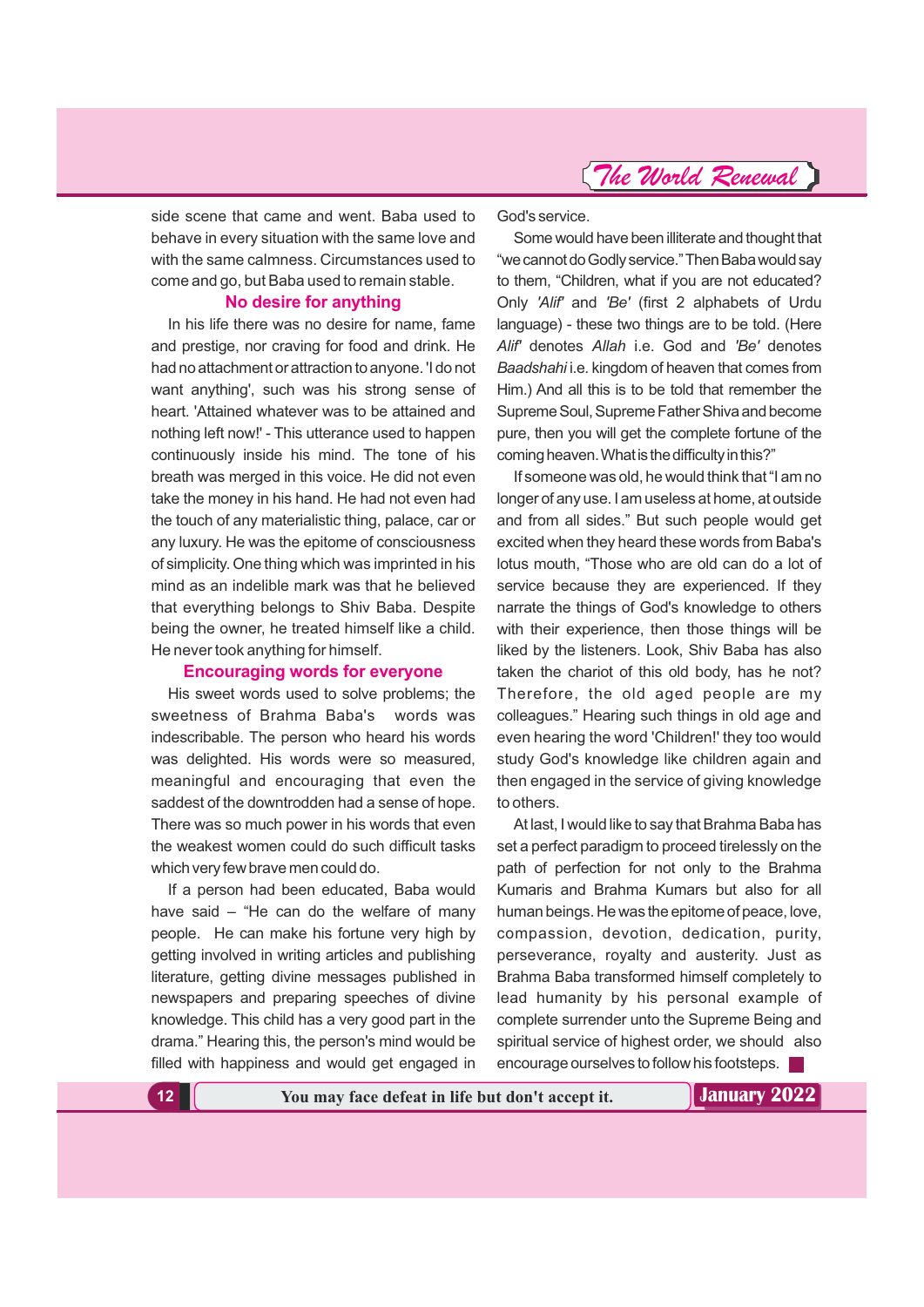### **CAN YOU SEE THE SPYHOLE IN THE CENTRE OF THE FOREHEAD OF BRAHMA BABA THROUGH WHICH YOU CAN SEE HEAVEN AND A PERFECT YOU?**

**B. K. David, UK** 

an's big mirror that has become of<br>paramount importance all over the<br>world yet is responsible for causing<br>everyone their sorrow, endless stress paramount importance all over the world yet is responsible for causing everyone their sorrow, endless stress, problems and ill-health.

#### **Reflections of perfections**

In God's Lift can be found a picture of Brahma Baba. If you look at this photo long enough it can turn into a mirror in which you can see yourself and if you look through the peephole in the centre of his forehead long enough, you'll see yourself walking and swimming in heaven. **Looking at Brahma Baba's picture can give you a perfect reflection of your perfect self and what you can become and where you can go.**

#### **Man's mirror reflects back instant sorrow.**

The loaf that is your body will cause you endless sorrow. On God's Lift is found the all too familiar body conscious mirror that we all look in every day and many times over that you lose count. Yet it's this seemingly insignificant common act of looking at yourself and your reflection in the mirror, acts like kneading dough to make a loaf. This kneading and its subsequent loaf you end up with on your plate, is one that causes you great sorrow at some point as this loaf (body consciousness) is truly poisonous when eaten and digested – or even smelt.

#### **Use your loaf and do not become dominated by it.**

The loaf that is your body will cause you endless sorrow. We should learn to make, eat and enjoy the chapatti of soul consciousness and not be ruled by our senses and bad habits and change our lives so they become ruled by good habits.

#### **'The soul'**

Man's human mirror can also be seen on the wall of God's Lift. Without great care on your part, you can end up looking at yourself in this mirror all over again where you fall into the trap of getting absorbed by your body and its reflection instead of concentrating on you 'the soul'. This body conscious mirror hangs directly opposite Brahma Baba's picture in the Godly Lift. They are positioned as such not by accident; so as to make it impossible to look at both at the same time.

Reflections, perfection and body conscious cannot sit down together at the same table and eat, nor can they sleep in the same bed or be in the same room as they have totally different needs and desires. The notion of perfection and working towards it is the highest and noblest path and act that any person can undertake. So, before the undertaker comes to take away your body, why not undertake this elevated path and task?

**Dr. Jekyll has been shoved up the corner out of the way for thousands of years and now thankfully at last, Mr Hyde's reign is**

**One can fool some people for some time, but can't fool all people for all time. 13 January 2022**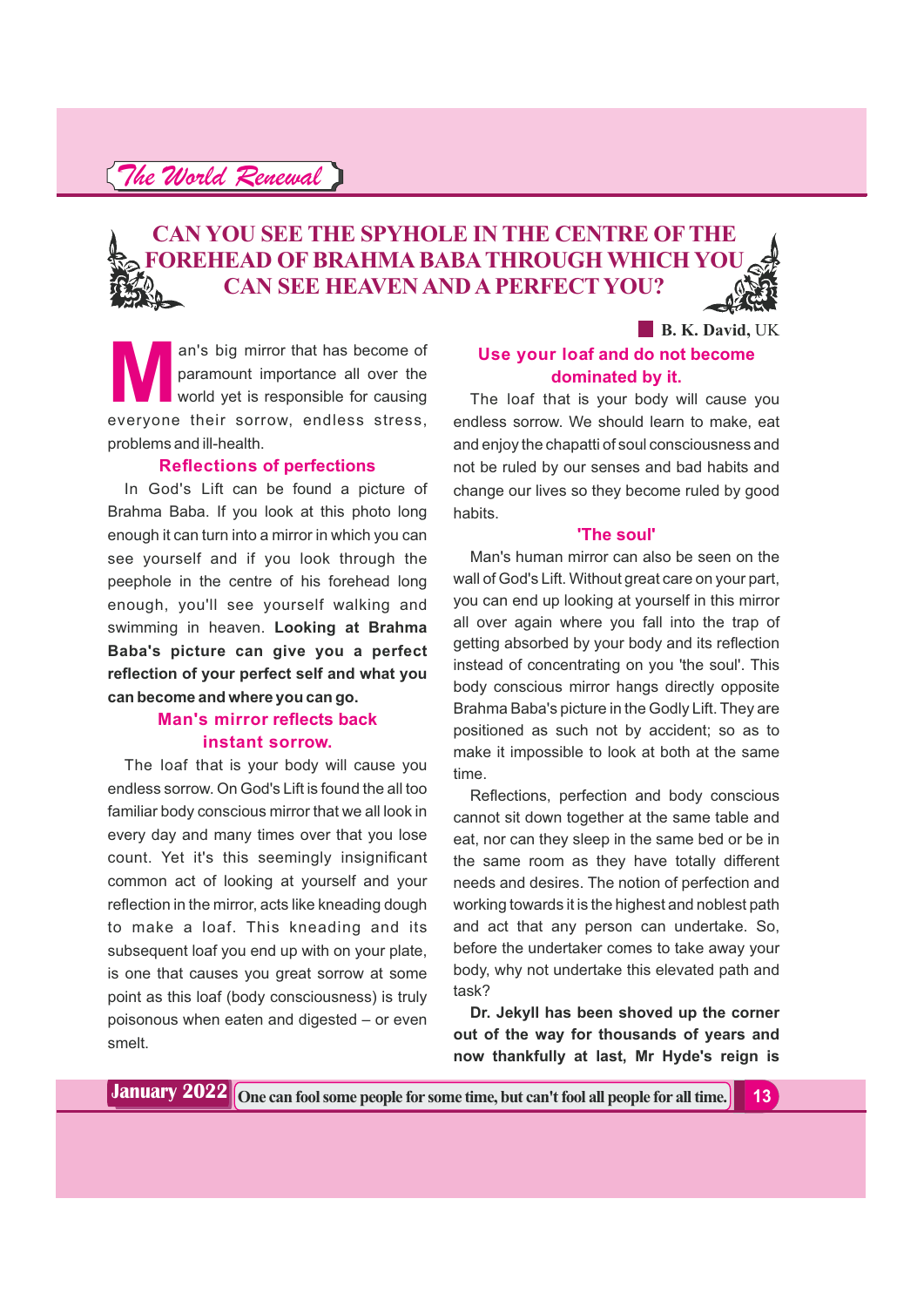#### **coming to an end.**

At last, Dr Jekyll can exercise his aching back and change this world with his elevated thinking and actions. Within this Doctor (you) are healing qualities that not only on himself but are granted to him as God knows he will want to cure and heal the world.

This Doctor will first need show the world their dire sickness and then soon after, administer a prescription that contains pure tablets that when taken with pure spiritual thoughts and actions that sees the patient only taking a pure diet, can work wonders on the human mind and cure it of its evilness. It's only when we get rid of something very bad in our lives does it leave room for something very good to take its place. After all, it's only when the flower pot has been removed from the centre of the dining table, can you place your birthday cake in the centre of the table for all to marvel at it.

#### **Today, body conscious and perfection live less than an inch apart and it's this hidden duality that is causing everyone to be unhappy.**

Everyone has perfection still within them lurking to greater and lesser degrees which sits next to their ugly body conscious self. Once these two lived in different worlds and did not even know of each other but now, their body consciousness reigns supreme over their perfection.

#### **Body consciousness has ruled the world unopposed for thousands of years.**

Body consciousness and perfection shall soon, once again, be worlds apart. It is now the time for perfection to show his beautiful face and play his winning hand in front of the world and it's only those sitting (meditating) on the perfect side of the table that will win. Now is the time for perfection to rule the globe triumphantly and not in a way that body consciousness has been doing by handing out fake rewards that shrivel up and set on fire before your eyes and cause you great sorrow.

**There's a very small peephole in the picture of Brahma Baba located in the forehead and if you look through it you can see a magical world.**

The whole world is always busy looking at their reflection in a body consciousness mirror with just a few having turned their backs on this mirror in favour of looking at Brahma Baba's picture. There are even less that become engrossed in looking through the spy hole and becoming inspired to be worthy of living in heaven that they can see by living a life that echoes Brahma Baba's life that was led to the highest order possible every day and in every minute was seen and felt to be the embodiment of love, peace and coolness and was without fluctuation.

The amazing thing I see is that many can copy and live that elevated life which Brahma Baba led for the day or two but thereafter, everything collapses. To follow his example for a week or two is far out of the reach of all and an impossibility for them to keep up for more than 36 hours.

#### **So what's missing in most people that would allow them to gain perfection?**

A desire for truth and realisation as to what you can become and who is teaching you, dedication, love for God and your spiritual self (the soul), a deep love for truth and a burning and unquenchable thirst to be blissfully happy. When all these are present in you each minute and your efforts are constant, you'll be able and worthy to walk in the footsteps of this great man whose shoes never once left the Godly path on which he walked. There is not even one footprint of

**14 It's not defeat as you fall down, but it is so as you refuse to stand up. January 2022**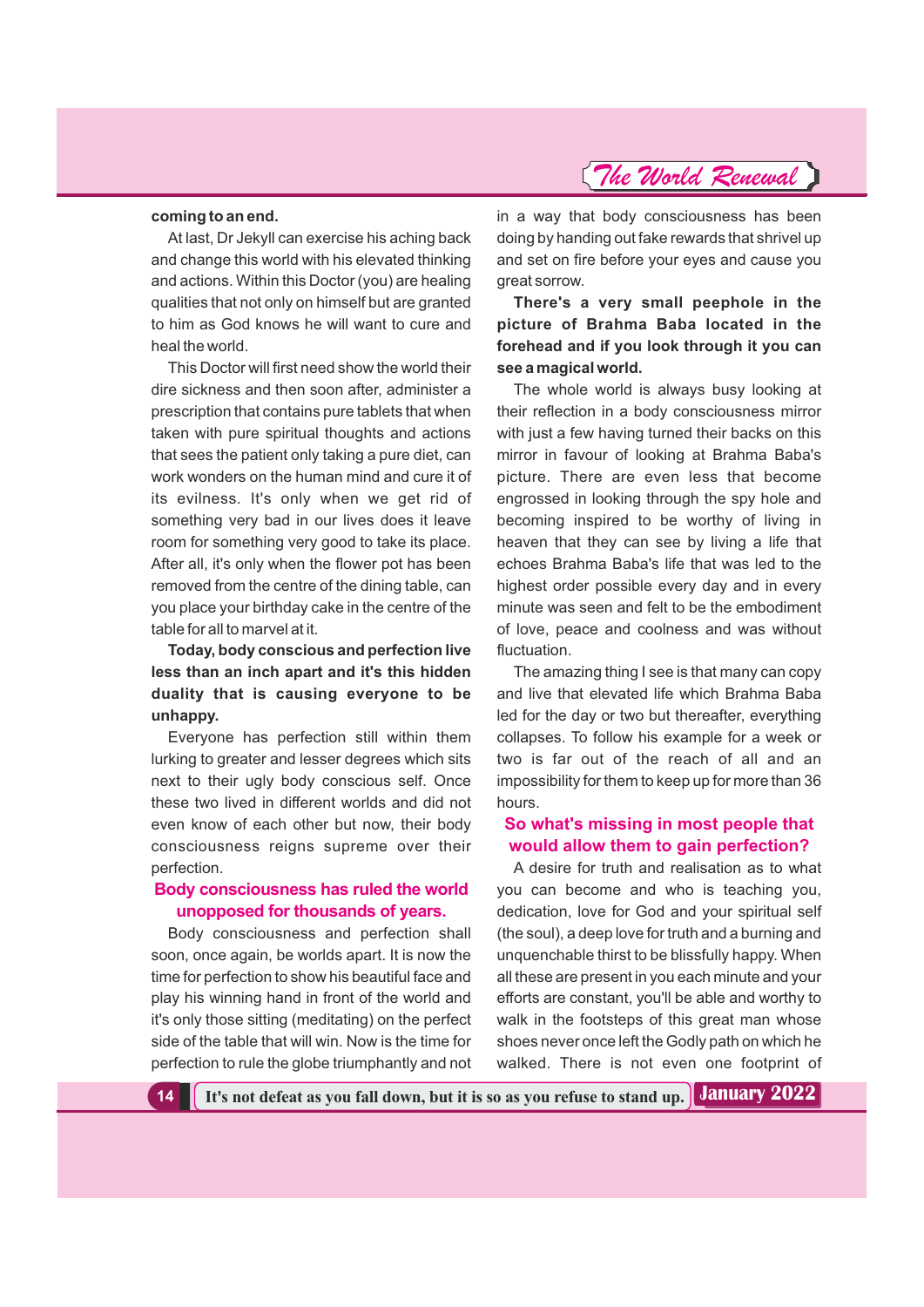Brahma Baba's shoe to be found in the dirt track that runs either side of this Godly path even though that track was ever-present and only ever one step away.

#### **God has given us the mirror in which we can see perfection.**

Man gives you the mirror where you can see clearly your wrinkles, imperfections, scars, bald head and old body looking back at you. Few can grasp that in such a mirror, they'll only ever see sorrow glaring back at them. Man's mirror is one of despair and often the only person looking back at you will be full of sorrow, frustration or anger. The frame around the mirror might be gold and offering you much, but it's only gold paint and its reflection is 100% accurate and shows the ravishes that time can have on your face and body which no one can escape and only the pure can slow down.

#### **As the sun can burn your face, so body consciousness will burn your soul.**

An overcoat keeps out the cold, makeup hides wrinkles, deodorant and perfume mask bad smells and high heels lengthen short fat legs and Botox and tattoos try to give them something they haven't got and it's all concocted up and people walk about under its bright umbrella of body consciousness. Body consciousness poisons the mind and is detrimental to a person's well-being and mental stability as when you rely on something and that something is fake and illusionary and simply not real, there can only be one outcome and that must be of dire consequences when the umbrella of flamboyance you were holding sets on fire and leaves the rays from this false body conscious sun to burn your head.

We've all grown old according to man's mirror but in God's mirror we, the soul, are eternal and although have lost much spiritual energy, but by looking at God's picture and getting lost in His image of perfection, you can recharge your soul and return to your perfect self as you live within the parameters of perfection. For the majority they are faced with the constant reality of having to look in man's mirror where the only thing staring back at them is sorrow and disappointment as their lifestyle has seemingly cursed them and made them ugly.

**The once clean Temple in which we all lived, has for many people, turned into a brothel and slaughter house for the innocent.**

No matter how expensive their clothes, car, house or how high the carat is their gold jewellery or refined or thick their makeup is, you can never cover up and make beautiful the sins in the soul which eventually find their way on to the face and when these sins are hiding in your body, take revenge and cause limps, weak hearts, diabetes, strokes, heart attacks, BP and aches and pains and in every ailment which can causes a person to suffer.

#### **Punishment might belong to the Lord but it's us humans that put the hammer in His hand.**

Try as everyone does, you cannot hide the truth and what you think and what you've done in the past will come rolling down a steep hill and will either knock you over and cause you much laughter or crush you - or kill you.

### **The ability to bend without breaking True tolerance makes us flexible.And when we are flexible we can accommodate and adjust to anything and anyone and maintain well-being.**

**January 2022 Problems come in life not to break you but to build and better you.** 15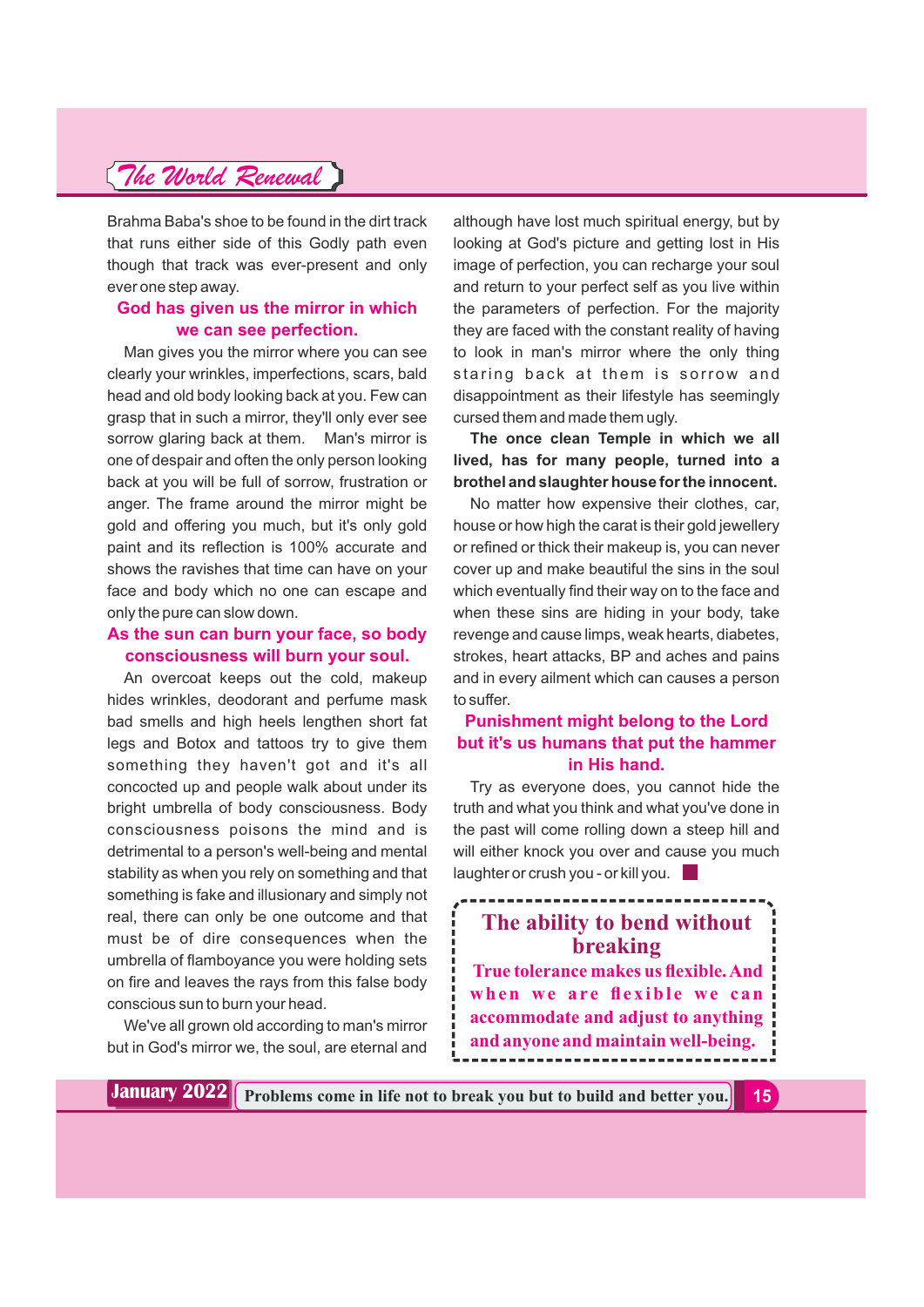### **SELF MANAGING AND TRANSFORMATIONAL LEADERSHIP**

**T.V. Jayaprakash,** Palakkad

The need to understand how to manage<br>the self through the dynamics of<br>intellect, mind, emotions and<br>hohowiour A shange in consciousness is the self through the dynamics of intellect, mind, emotions and behaviour. A change in consciousness is fundamental to a sustained change in attitude and behaviour. Personal leadership capabilities could be developed to equip oneself with the knowledge to maintain intellectual clarity, mental freshness and emotional strength.

Transformational leadership model is like a compass that gives direction to people to determine the way they have to navigate and achieve their vision. It is the values that lay the foundation of our character, attitude, influence, motivation and perception. The insights help to redefine the vision; and the values become a vital force to reach out the same. One should have a right mental attitude, being free from all preconceived notions.

Values contain a judgement element; in that they carry an individual's ideas as to what is right, good and desirable. They have not only content but intensity attributes too. The content attribute gives importance to the mode of conduct or end-state of existence of the quality or feature. The intensity attribute specifies the relative importance we assign to values as freedom, pleasure, self-respect, honesty, obedience, equality etc.

An organization has an ethical responsibility

for the needs and challenges of the society. Being a detached observer, we can see ourselves and the influences in the way of our life. The balance we maintain is the key to stability. Keep a balance between the past and the future. Also, maintain a balance between hard thinking and soft thinking. One is to be logical, analytical and rational; also, simultaneously be intuitive, creative and emotive. A practical self-development programme is necessary for people facing major challenges in their life. A change crisis is a period of stress and uncertainty for an individual. The anxiety can be unbearable unless they have exceptional self-management skills.

Those who have the self-management skills can take the responsibility of leading others through a period of chaos. We have to be equipped to cope with a transformational change. Just adjusting to the changing environment is not enough. There comes a time when either a breakthrough transformation occurs or collapses. It is in this context that the aspects of applied spirituality have an immediate relevance to organizational and human resources development.

The Prajapita Brahma Kumaris Ishwariya Vishwa Vidyalaya has its own self-management systems faculty. Firms of international management consultants in collaboration with the PBKIVV have developed self managing leadership (SML) that provides individuals with the personal skills and confidence necessary to master and lead others through the present day chaos of transformational change.

This will increase one's capacity, capability and ability, to make more and even improve their quality. To sum up, the happier and fulfilled staff

**16 Don't just pass time, but use it to build great and glorious works.**

**January 2022**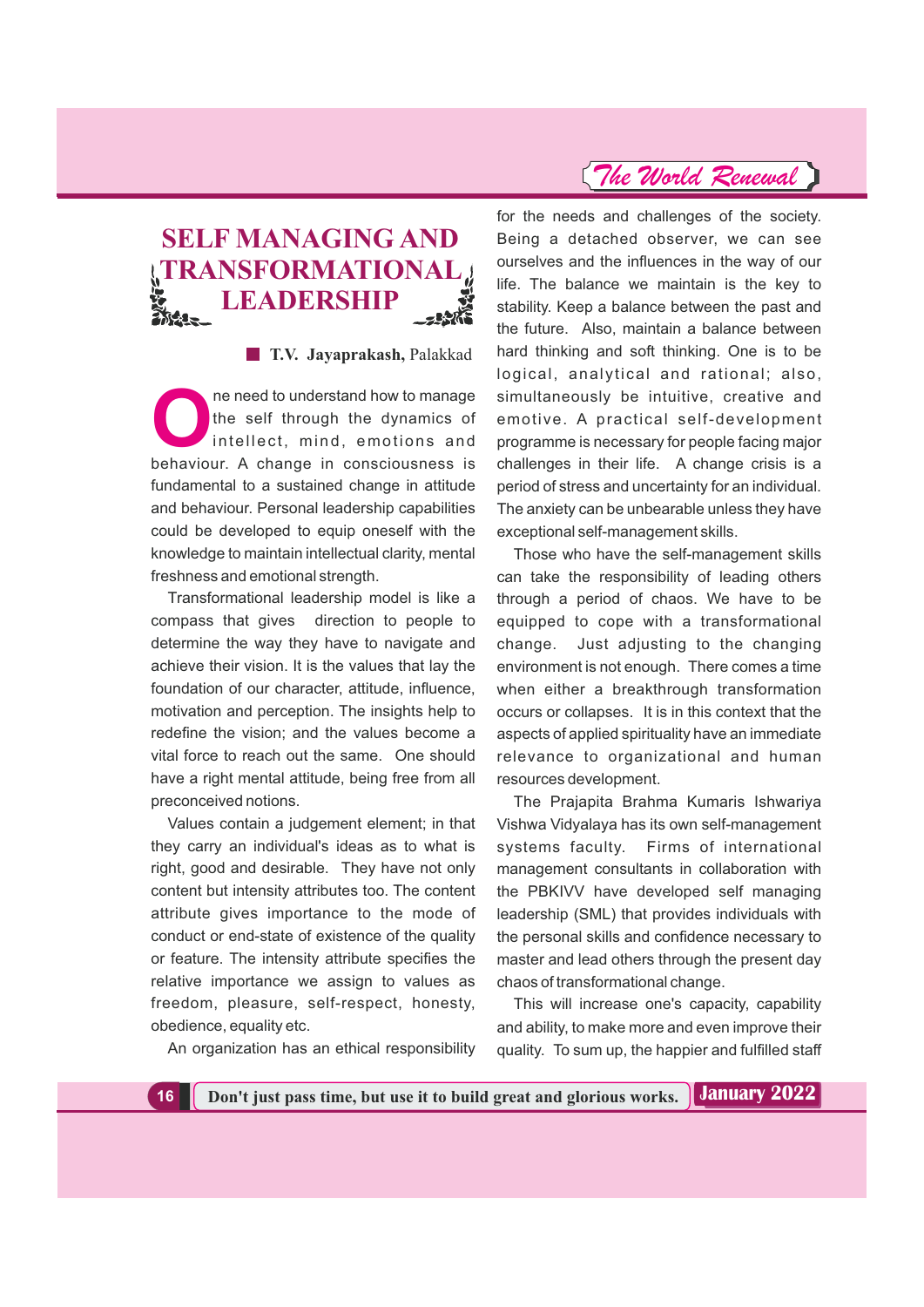not only works better but can contribute significantly to the achievement of their objectives. Western management experts and behavioural scientists have focused on the correlation between Eastern Spirituality and where Self Managing Leadership fits in an organizational development program.

SML is based on the fusion of these two approaches. Spiritual Knowledge and Practice which are relevant to life at work are dealt with. Others include Self Management Quality of Life (SMQ), Stress Management, Personal Remodelling etc. Any particular belief system need not be adopted, except a firm belief in the participant's own self and their own innate qualities and abilities.

Planning for the individual is planning for the organization. Self-management personal planning models lead to self-development and leading a meaningful life of fulfilment and satisfaction. Have the right mental state when planning for our future. Be cautious of ourselves and the influences on the way of our life so that they don't distort the judgement and discrimination. The best mental position is that of a detached observer.

Your role as a leader is to bring about significant changes in our mission, vision and values. A leader's mind features a fine balance of thinking styles, both hard and soft according to the need. Don't be too emotional or too rational.

SWOT analysis is an analysis of our own personal Strengths, Weaknesses, Opportunities and Threats. It is an analytical tool commonly used in the strategic planning for a business but is used in a different way for personal strategic planning. Our personal

strengths are those aspects of life which are really good and working well.

Weaknesses are those aspects of life which are not so good and are causing sorrow or discomfort to us. Opportunities are those golden chances that may be right in front of us, if only we are able to recognise them. Threats are those things that we may be worrying about in the future.

Observe ourselves in a loveful but detached manner, and review ourselves. Be objective and unemotional during the process. Living in the present moment, go into the past, recollect the memories from the past happenings, events and situations and find out what can be used, in order to be successful and on which we can depend in the future. And, remove our old weaknesses.

We can navigate our lives on the basis of the opportunities that we can see opening up in our own life. Now, it is clear where we are standing, what our personal resources are, and what we need to pay extra attention in order to steer through for personal development in the direction we want to.

In our present life, the missing dimension is spiritual wisdom, otherwise called insight! There is a powerful organization within yourself in order to manage yourself in a better way. We need to know and understand our inner organization. There are two aspects of us; the innate self or the real self, and the acquired self or the physical self.

The innate self known as the soul, *atma*, or spirit; is the essence and storehouse of all values. It has three main faculties, through which it functions or performs all the mental activities; the mind, intellect and the subconscious.

**(Contd. ... on next issue)**

**January 2022**

**Avoid becoming victim of the past; try to be the architect of the future. 17**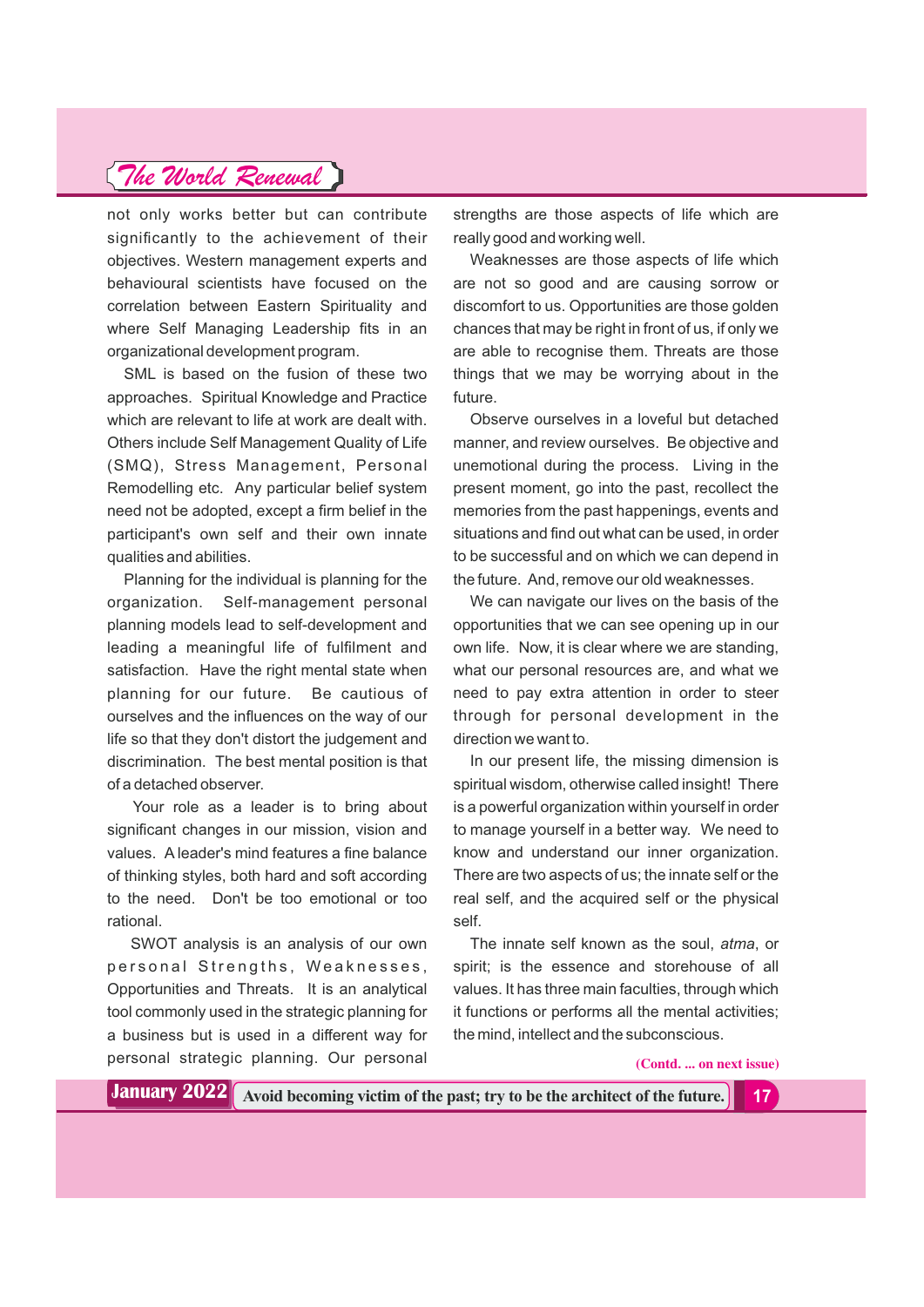### PAGORAGORAGORAGO **FUTURE OFTHE WORLD: SCIENCE AND SPIRITUALITY**

**PAGARAGARAGARA** 

**B. K. Dr. Shiv Kumar,** Ahmedabad

hat is the future of the human civilization? Science has been quite promising, and people are optimistic about some kind of scientific miracle. There are several who foretell or predict about the future. Heaven on the earth with purity, happiness, protection and good health is projected. Before drawing any conclusion let us experience the emerging trend, forces and patterns.

#### **Miracle of Science**

Today, revolution of artificial intelligence, internet of things and machine learning are competing hard and challenging human intelligence. Robots and chat bots are going to replace the engineers and doctors in offering more efficient, accurate and faster solutions. Definitely, beyond intelligence there are emotions and love, whether these artificial humanoids can experience these. There are several exciting news regarding the technologies and space exploration. Elon Musk of Tesla, Richard Branson of Virgin Atlantic, Jeff Bezos of Amazon have initiated space tourism. People are paying millions of dollars just to have a few hours of unique space experience. Exploration of space is no more limited to astronaut or scientists. 3D printing is revolutionizing the manufacturing technologies. GPS technology surprising everyone with location tracking and updates. There are huge curiosity, what next,

### *The World Renewal*

whether we can colonize other planets like Mars and Venus? Whether medical science can reverse the ageing, transforming the old person to an everlasting youth? Whether advanced farming technologies can produce plenty of food? Can we reclaim the purity and cleanliness of our beloved planet through advanced technologies? People are optimistic of power and ability of science, less confident of self restraints, discipline and control. If medicine can cure and safeguard from sufferings, where is the theory of *Karma* and consequences.

#### **Vanity, Pride and Ego of Science**

The modern computer was born out of the urgent necessity after the Second World War to face the challenge of Nazism through innovation. Similarly advancement of management science and mathematical physics became faster during the World War II to optimize the resource, time and process. Recently countries have successfully launched hypersonic missile which can travel 5 times faster than sound at the speed of 6200 km/ hr. In the name of self-defence, when the developed countries are heavily investing on warheads and nuclear arsenals, unsettling the geopolitical situations. Commercialisation of weapons is one of the most attractive business proposition. Countries are loaded with guns, arms and ammunition, while children are dying out of hunger. Scientific supremacy were displayed through the destructive weapons, equipment and fighter planes during triumph parade on important days. Extreme advancement in science is supporting extremism, hatred, war and conflict through weapons. The father of hydrogen bomb Edward Teller challenged the intelligence of Robert Oppenheimer, the father of atomic bomb by developing something deadly

**18 In life's struggle man often becomes alone, but in success people come on. January 2022**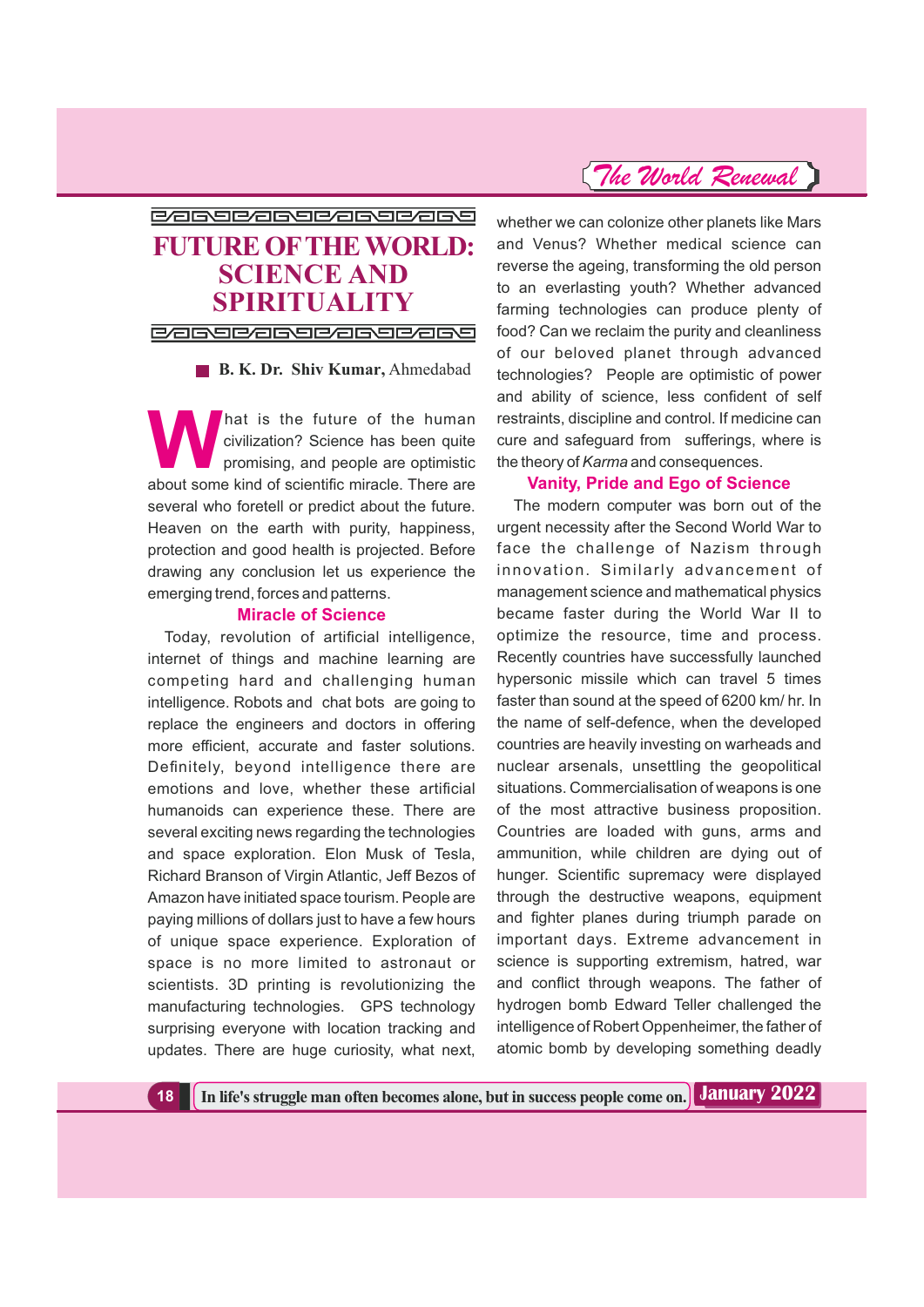and more powerful. Scientists may be humble and innocent but not the businessmen and politicians. Perhaps investing so much on space exploration, arsenals, scientific discoveries will be responsible for the destruction. Scientist have been spending billions of dollars on meaningless questions: how energy is created or annihilated, beginning or end of universe, evolution from primates to mammals, etc . Science should focus on solving on issues of utmost priority: poverty, health, pollution, disparity, etc rather than supporting a few to accumulate and exercise power.

#### **Steady rise in Illness, Poverty and Violence**

We have been observing sharp degradation in the world politics . The countries like Belarus, Sudan, Lebanon, Algiers, Nigeria, Haiti, etc all of us can hear several devastating news. Army and terrorism are taking over the political system stampeding citizen's freedom and rights. Recent days we saw what happened in Afghanistan, Myanmar, Sudan, Haiti, etc. Out of fear millions are leaving their countries to get into developed countries for the job, food and good life. Migrants and refugees are increasing, they are taking dangerous root through deserts, forest, rivers and sea to reach safe place. Europe and USAare increasing their border security. All of us remember the migration during the India- Pakistan partition. Till date almost 25 crores are infected by COVID and 50 lakhs lost the life around the world and many new variants are also emerging. Security of women and children are decreasing.

#### **Growing Energy Crisis and Alternatives**

There are huge shortage of coals and gas around the world. They contribute maximum in generation of power and electricity. There are

**January 2022 Don't be the part of a problem but be a part of its solution.** 19

already sharp rise in the price of energy. Some of the countries witnessed complete blackout because of shortage of energy resources. Countries are striving for the alternative energy. At present solar is contributing just 3% of electricity. The non-conventional and renewable energy like solar, wind, sea current, waste to energy etc are contributing to energy production, but not beyond 10%. One good news about them – the cost of production of electricity through renewable source is reducing drastically. Slowly-steadily the use and applications of battery driven technologies are increasing in term of electric vehicles. The pace of development in such direction need to be faster. Even atomic energy is quite safe and environment friendly, if it can be handled properly, but it needs huge capital cost. So atomic, solar, wind, waste to energy will be the energy source of the future.

#### **Automation, robotics, AI, ML and Animations**

Automations is the buzz word and becoming necessity for the factories to be efficient, profitable and effective. Robots can work relentlessly without demanding single penny as salary. retirement benefits and accidental benefits. The applications of internet of things, AI and ML are increasing in every sphere, factories production capacity are increasing, speed and accuracy are unmatchable. Developed countries like Germany are bringing their factories back to their countries and converting them to fully automate. We have been witnessing transitions and transformations.A lot of research is going on driverless car, if that project will be successful, millions of drivers will lose job, or supply chain materials through drone that will take away jobs of millions of supply chain guys. Chat bots have already replaced million of jobs of call centres. Growing competitions,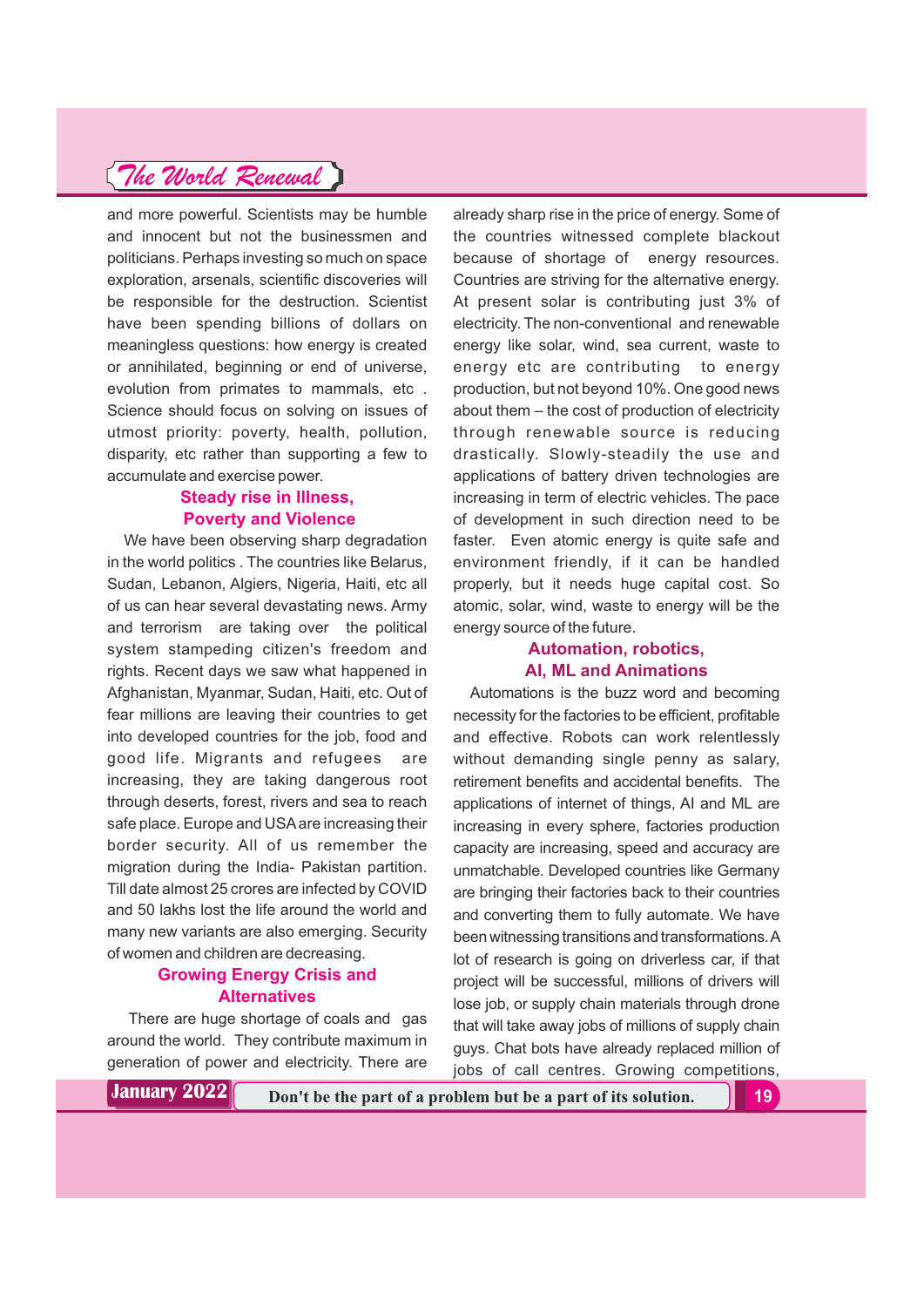commercialisation and technological development are creating a few opportunities but killing many livelihoods. After all transitions, these development will help people in heaven to lead a smooth, happy and effortless life; as such there will be less population and they need automation. These technologies along with drone technologies will help for the driverless flying car: such as "Pushpak Viman".

Some of the technologies even if beneficial like internet but at the same time may not be healthy for human life and relations or work life balance, so many filtrations are needed for the future. Animation and virtual entertainment are also increasing, some of them are amusing and many of them are damaging and all these needs serious analysis.

#### **Spiritual Message of Almighty**

As per the Almighty Shiva Baba the power of "Atma" or " Soul" through the power of "Atomic" or the power of Silence through the power of Science will bring heaven on the earth. All of us need to enhance the *Atmic* (soul-conscious) power to face the upcoming crisis to have heaven on the earth. It is all about fighting between virtue and vice within the self to transform the planet.

# **LEARN TO FLY FIRST LOVE – YOURSELF**

**B. K. Chirya,** Owego, USA

BECOME COME CONGED, COME COME COME CONGED SERVED TO thoughts and habits from negative to positive in a second with a powerful brake. When we have negative or waste thoughts, their speed is fast. We need to thoughts and habits from negative to positive in a second with a powerful brake. When we have negative or waste thoughts, their speed is fast. We need to increase the practice of applying a powerful brake to slow down our thoughts in a second and bring about a change.

Why can't we change the pattern of our thoughts so easily? Imagine being a baby bird so comfortable in the nest, it never wants to fly. It doesn't realize it can fly and never realizes the blissful freedom of flight, never feels the wind through its wings. It thinks other birds flying around are unwise or foolish. In much the same way, we never really leave our nests of old thought patterns. Our habitual thoughts become our comfort zone and each repetitive thought pattern is like a twig in the nest, making the nest stronger and our stay in the nest seemingly comfortable, safe and permanent. We don't experience our true spiritual flight or freedom or feel the floating feeling of our inner beautiful nature.

*No one is more capable of flying free than you are because the ability to change is within all of us, all the time.* The solution is to remind yourself you can fly free. Where to begin? Talk to yourself: "I can F. L. Y. – First Love Yourself.". Pause and experience the feeling. We're most alive when we love ourselves. This spiritual 'brake' of love makes us strong, makes us brave to 'break' our attachments of old thought forms. It's an act of courage and most refreshing. With love I can change and fly no matter what happens. My world is not only this nest in a tree; the whole world is my garden, my home. I have removed the twigs of old thought forms and spread my self confident wings of love and light. Now I easily leave this nest of attachments as I am much wiser, stronger and stable, and fly free with the wind of positivity beneath my wings. Above all, it is the essence of just one positive thought in one second that helps us quickly to empower ourselves. When we F. L. Y. and consistently transform our thoughts from negative to positive, world transformation through our self transformation will be completed. When I change, the world changes!

**20 The time is at your hand; waste it or make the most and best of it.**

**January 2022**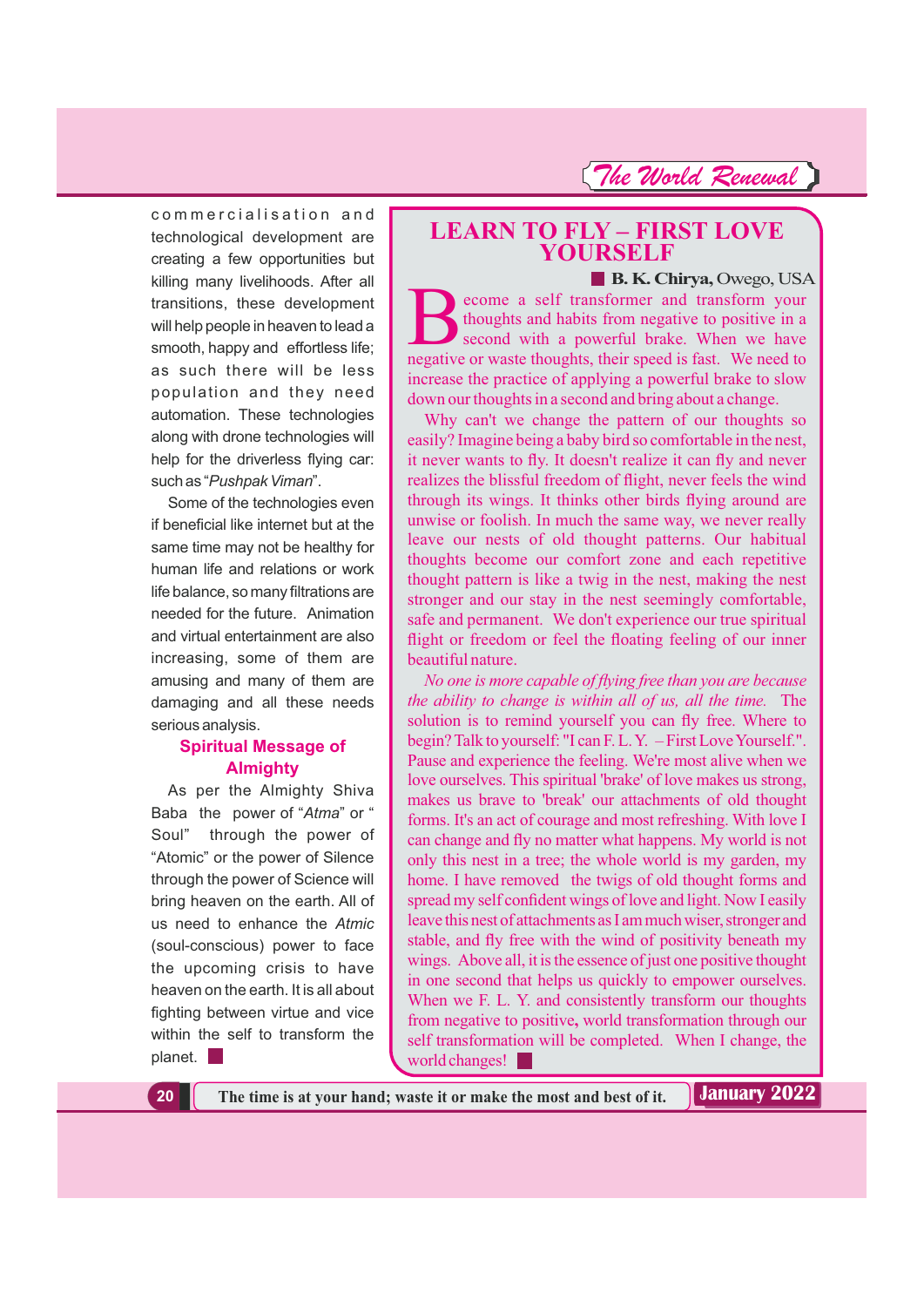*The World Renewal*



**B. K. S. C. Sunil Kumar, Bengaluru** 

**I I I**comeone from behind hit me on my head. As<br> **I I**looked back, I saw a maniac. Till then a<br>
crowd had gathered and they suggested me to was walking on the way once when someone from behind hit me on my head. As I looked back, I saw a maniac. Till then a hit him. But I immediately freed him and let him go.

I never saw that mad man before. And I didn't have any information about him. What is the relation between me and that mad person? Without any reason I was beaten by that unknown man. This is the law of *karma*. In this birth he and I may have no introduction, acquaintance, no contact or no relationship. Perhaps it is the calculation of the karma of our pre-birth, which was completed on that day.

#### **Many such accidental events happen in all of our lives.**

The theory of karma or law of karma is very subtle and exact too. The role of everyone in the theatre of this world drama creation is precise. But we must be able to view it from a meaningful standpoint. This vast world is full of inequality. The poor and the rich; the sick and the healthy, the homeless and the wealthy; the dull and the fanatics, weak and the intelligent, the employed and the unemployed  $-$  like this there are many inequalities in this vast world which are commonly visible. The blame for all these inequalities is directed towards God, the Supreme. But blaming God for our present situation or for whatever happens in our life is ignorance because our present situations are

the result of our past deeds. We are only responsible for the inequalities and condition in our lives. In this, it is unreasonable to curse the Supreme or our fate. We are only responsible for our current conditions.

Newton's third law states, "For every action, there is an equal and opposite reaction". Each of our words, our every thought and action ripples backto us.

Some are born rich and healthy while others have disability from birth. Some people have wealth but no health. Some have no children at all and some are deserted by their children itself. Some people just can't get any kind of happiness from any relationship. Why, the inequality?

Being born wealthy is the result of his good *karma* in past or donation to people. If he was healthy, he would have built a hospital or may have treated the patients in previous births. If we experience pain from any relation, then that means we may also have caused hurt.

Thus, the law of *karma* is very subtle, exact, deep and very intense. When a newborn child who has not yet opened his eyes is diagnosed with any serious ailment, it can be said to be the result of his past birth act only. Here this does not mean that we only reap the fruits of pre-natal *karma* or pre births, even in this birth, each and every karma will bear its fruit.

When we practise 'soul consciousness' as a way of moving beyond the ego or identification of the self with role, position, wealth, status, relationship, and even gender, then the inherent qualities of the soul motivate every thought, word and action. This is elevated *karma* or *Akarma*.

Another dimension to elevated karma is that once the inherent goodness is awakened in the self, then the next step of connecting to a greater Source, the Supreme Being, happens in a very

**January 2022** The smile on your lips is the greatest fashion you can put on. 21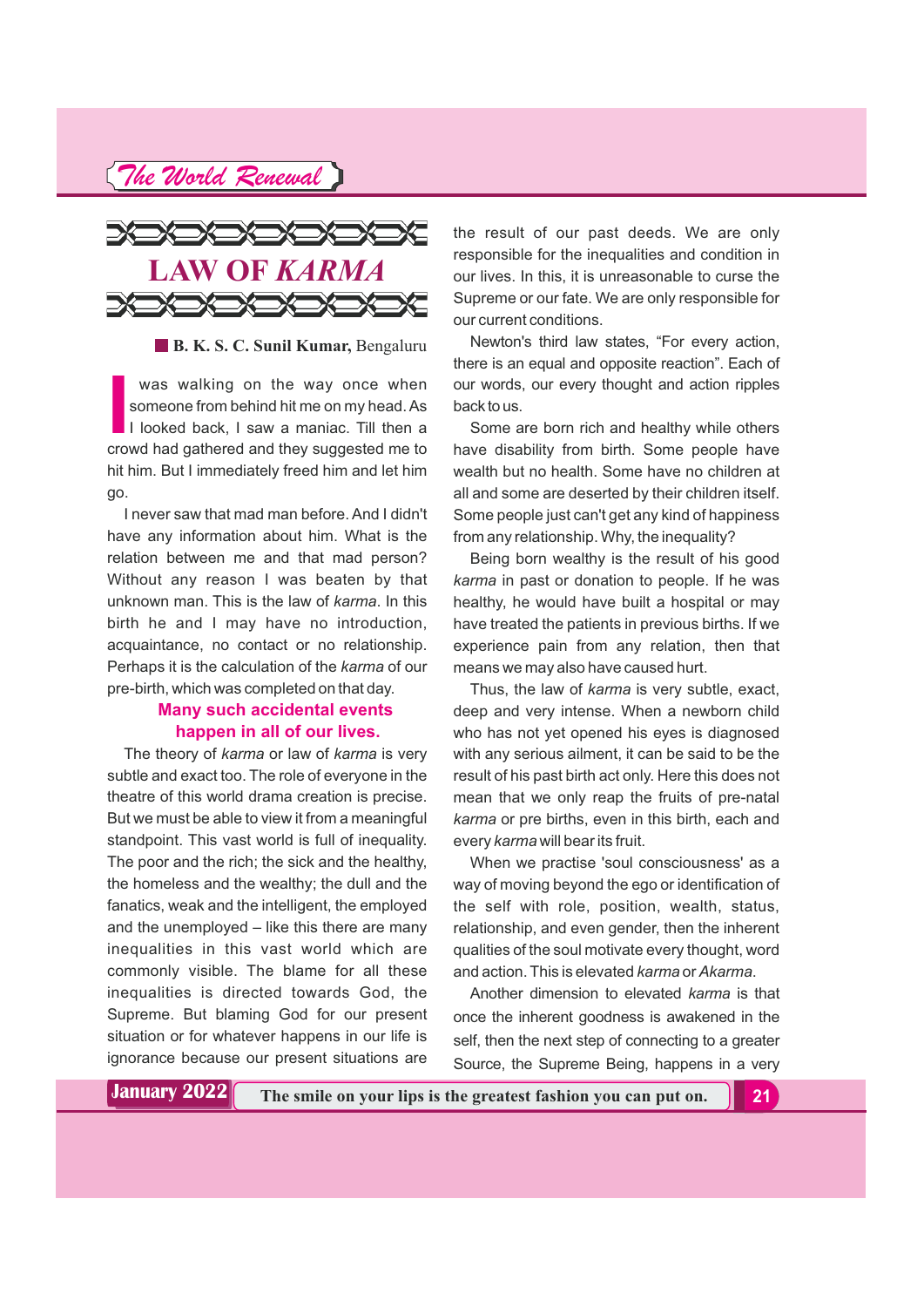natural and powerful way. The return of such karma is manifold. God's love, peace and power begins to flow into me. Entering into karma in this way can also mitigate the effects of negative *karma* alreadycreated.

When we are not conscious of the qualities of the soul, then selfish desires, jealousy, attachment and other inferior feelings motivate our actions. Such actions are called 'Vikarma' or vicious actions, which are born of ignorance and vices. Sometimes the subtle vices can go unnoticed in the short term, or even pass for virtues, but in the longer term they cause suffering. For example, I may help someone, but if I want their love and respect in return, a state of codependency may develop, and in the long term that will weaken us both.

Remember! a tree never eats its own fruits; it just gives. Similarly elevated souls who are full of virtues and attainments, will always share their virtues with others and in return receive multimillion blessings from the Supreme and good wishes of all.

**Law of Attraction - We Get What We Are** 

We may come across certain people (or even ourselves) who seem extremely deprived of love and affection, although they try very hard to gain acceptance from family or friends. They care for everyone but often left uncared for. Sometimes it is not just about being ignored, but they even attract the opposite quality of energies like anger, hatred, rejection, ridicule or disapproval. This happens when we suffer a severe lack of self-love or a low self-esteem. By radiating such vibrations, we invite or attract lack of love and respect from other people too, because we get the same energy as we give. Whether it is love, peace, or happiness, if we cannot give it to ourselves, nobody else can give it to us. It all starts from us and goes inside-out. The same happens when someone works very hard for success but repeatedly attracts failure. This is also directly related to quality of our subtle energy. Upon setting a goal, we need to journey towards it without creating a trace of negativity like fear or doubt. We fail more often due to fear of failure, rather than lacking what it takes to succeed. Even if we fail at a particular junction, we need to train the mind to progress positively towards the goal. When our vibrations are positive, more possibilities open up.

Each of us has eight spiritual powers. With meditation and regular spiritual studies, we need to increase the power to accept the self. **What people think about us is not important. What we think about us means everything.** Let us build our self esteem on our core values, not based on achievements or people's acceptance. Similarly we need to increase our power to face so that our energies flow beyond fear and self-doubt. This power reconditions the mind towards courage and hence we become successful in any aspect of life. The Law of Attraction comes into play in such scenarios. The law does not mean We Get What We Want, it actually means We Get What We Are. Our thoughts and words are what we are, these vibrate to the universe and we get them back. What we are also includes our *sanskars* and *karmic* accounts, so what we get will depend on them too.

**22 God accompanies one, who is on the path of truth. January 2022**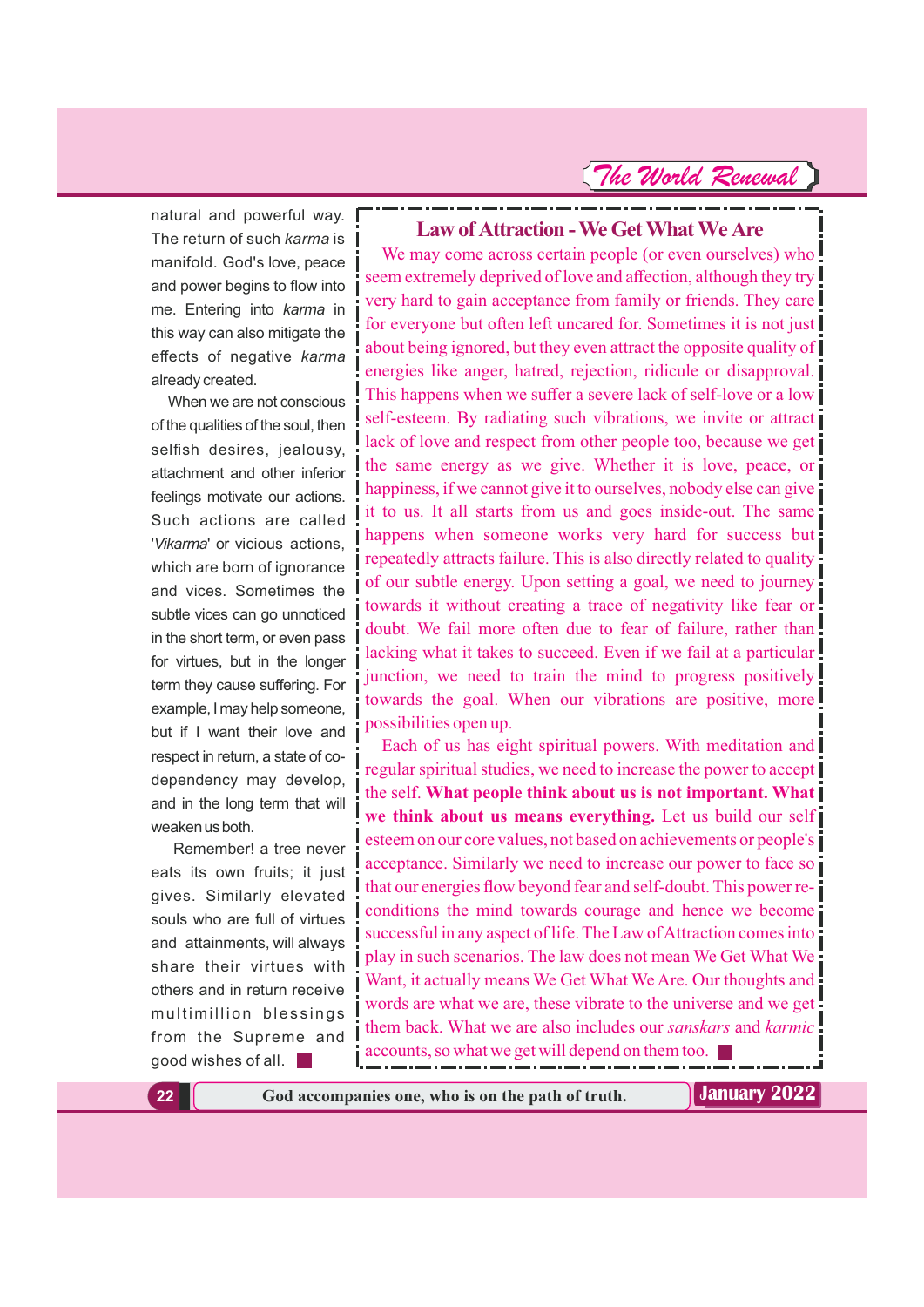

**Rajyogi Khem,** Trinidad

**T**he complete Brahma Baba, Deity Brahma, is one aspect of God's three divine acts as represented in the image of God Shiva and should not be *Trimurti* confused with the word "brahm", which is the sixth element of light that pervades the metaphysical world Nirvana Dham, the Supreme abode of God. He is known as the "special son" of Heavenly God Father Shiva because he surrendered his mind, body and wealth towards the establishment of the new world order of the Golden age. For this, Brahma is known as the master creator and called "Bhagirath", the lucky chariot. Today, people are confused as, God Shiva, the Incorporeal One, has been inadvertently or innocently omitted from the Trinity and only Brahma (creator), Vishnu (sustainer) and Shankar (transformer) are shown.

#### **Prajapita Brahma Baba**

He was named Brahma by God Shiva Himself. He then earned the title Prajapita Brahma, the "father of humanity" because of his effort and dedication to make others similar to himself by imparting the knowledge of the Gita as spoken by God Shiva through his lotus mouth. It is similar to how Mother Saraswati earned herself the title of Jagadamba, the world mother. This name was given to him as he was chosen from the old world for transformation into a Brahmin by God Shiva Himself. When Brahma left his mortal body, he had reached the



complete and perfect stage of purity known as the "karmateet stage". He then assumed his angelic form to continue his avyakt role in world transformation and it is for this *alaukik* role he is known asAdi Dev Brahma.

This aspect is captured in the Gita c9 v1 quote: **"To you, who are devoid of the carping spirit, I shall now unfold the knowledge of Nirguna Brahma along with the knowledge of Sakara Brahma knowing which you will be freed from the evil of worldly existence".** (Gita, 24<sup>th</sup> edition *by Syt. Jayadayal Goyandka printed and published by Motilal Jalan)*

Sakara Brahma in the above shloka (verse) is Prajapita Brahma in his earthly human form and role whereas Nirguna Brahma is his angelic role as Adi Dev Brahma in a subtle body of light residing in the angelic world. The Gita in c9v2 says: this knowledge of Brahma is a sovereign science, a sovereign secret, Supremely holy, most excellent, directly enjoyable, attended with virtue, very easy to practice and imperishable.

It is very obvious from Gita c9v1 that if you want **to be freed from the evil of worldly existence,** that is, become a resident of the world without sin, the GoldenAge or Heaven, you must understand the deep secrets of *Nirguna* and Brahma. These secrets reveal that *Sakara* you must become a mouth born progeny of

**January 2022**

**It is great to tolerate others but greater to forgive them also. 23**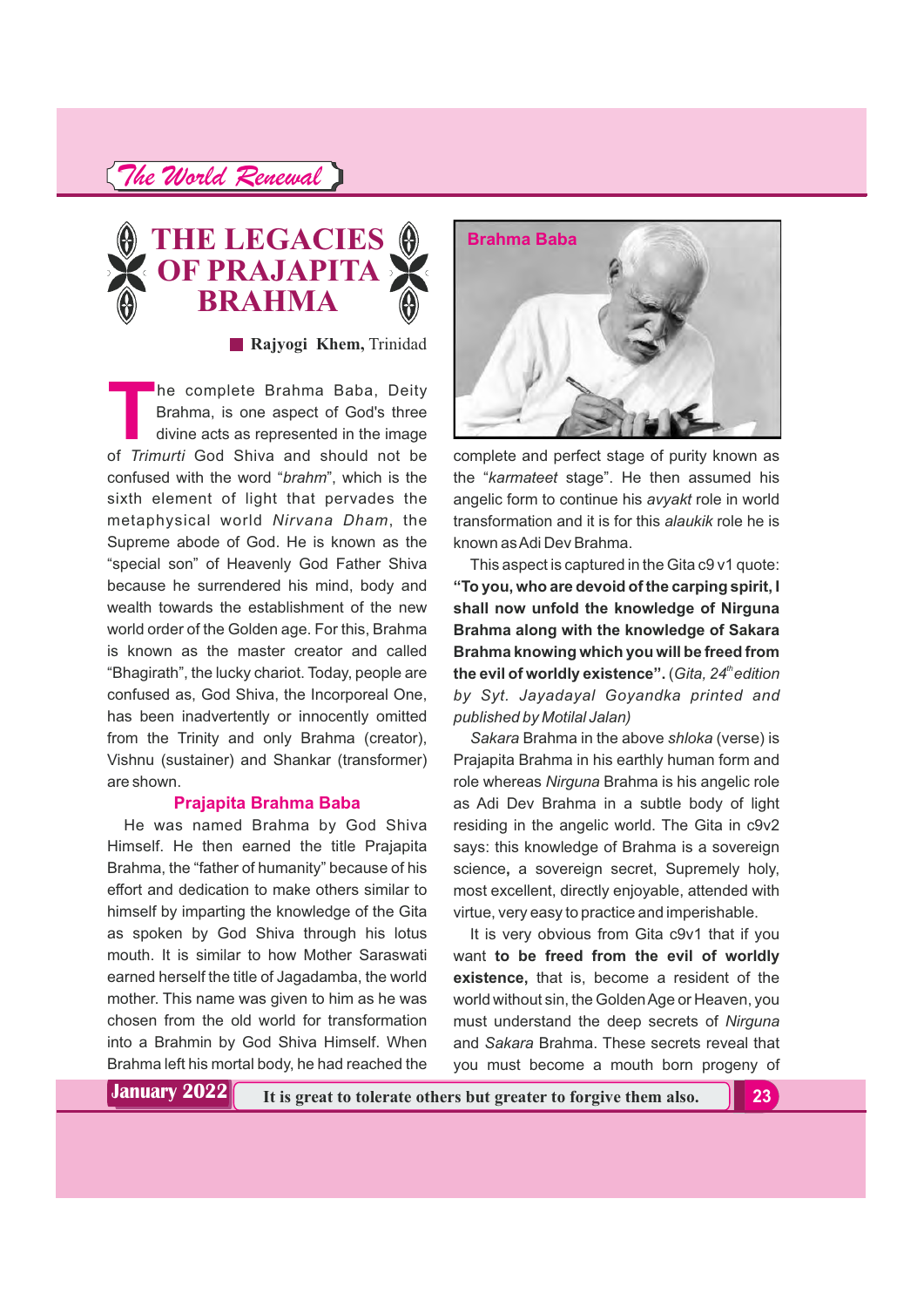

Brahma Baba to burn all the old sanskars of the old world as Arjuna did before you can attain liberation and liberation in life.

#### **Brahma's Day and Night**

The vice-less Golden and Silver ages were ruled by the deities and there was peace, purity and prosperity for half of the cycle, equalling 2500 years and it is this period that is known as the "day of Brahma", heaven or paradise. The vicious Copper and Iron ages are known as the dark ages where the vices of anger, greed, ego, lust and attachment created a world of ignorance, sorrow and untimely death and these two ages are also for 2500 years, known as the "night of Brahma" or hell.

#### **Brahma Kumars and Kumaris**

Those who got the knowledge of the Shrimad Bhagavad Gita, imparted by God Shiva through the lotus mouth of Prajapita Brahma and transformed themselves, are known as Brahma Kumars and Kumaris. They are known as the authentic Brahmins of the Confluence age, the mouth born progenies of Brahma.

#### **Brahmachari and Brahmchari**

*Brahmachari* are those who earn the title of Brahma Kumars and Kumaris and follow in the footsteps of Prajapita Brahma to become complete and perfect in all aspects towards a vice-less life and become equal to Father Brahma or "bapsamaan". "Brahmcharya" on the other hand is the first of the 4 stages in a man's life as prescribed by the Hindu scriptures extending till the  $25<sup>th</sup>$  year during which one is expected to live strictly as a celibate dedicated to the consummation of his educational effort under the guidance and direction of a preceptor.

Therefore, a *Brahmchari* is one who lives a celibate life in preparation for the second stage of , the family path whereas a *Grihasth*

*Brahmachari* is one who follows in the footsteps of Brahma to first become a *Brahmin* in preparation for the next stage of becoming deity. *(note spelling/meaning difference between Brahm chari and Brahmchari) a*

#### **Brahmari and Brahmini**

A *Brahmini* is a Brahma Kumari who has become an arm of Prajapita Brahma and has surrendered her life to impart the knowledge of the Gita tirelessly to make others follow in the footsteps of father Brahma and at the same time makes effort to become complete and perfect. This is analogous to certain insects who by incessant buzzing make other insects similar to themselves and are called "Brahmari" Hence the similarity in function and determination of a Brahmini and a Brahmari to transform others.

#### **Brahmapuri and Brahmaloka**

*Brahmapuri* is the subtle region between the planet earth and **Brahmloka**. Avyakt Adi Dev Brahma resides here in a subtle body of light to continue his role in world transformation. At the end of the cycle, when all the souls have to return home to Brahmloka, also called Paramdham, the soul-world, they must pass through this subtle region (Sukshmaloka/ Brahmapuri) for final purification to settle any remaining *karmic* accounts that was not settled by making effort while in earthly human form. Adi Dev continues to work very closely to God Shiva for the establishment of the Golden Age and they are known as BapDada.

#### **Brahmloka and Brahmand**

*Brahmloka or Brahmand* is the same region. *Brahmloka* is the residence of all souls and it is the highest of the three worlds, whereas *Sukshmaloka* is the middle angelic world where angelic Adi Dev Brahma resides. Brahmloka has many others names such as Paramdham,

**24 It is good to regard God but great to obey His Directions. January 2022**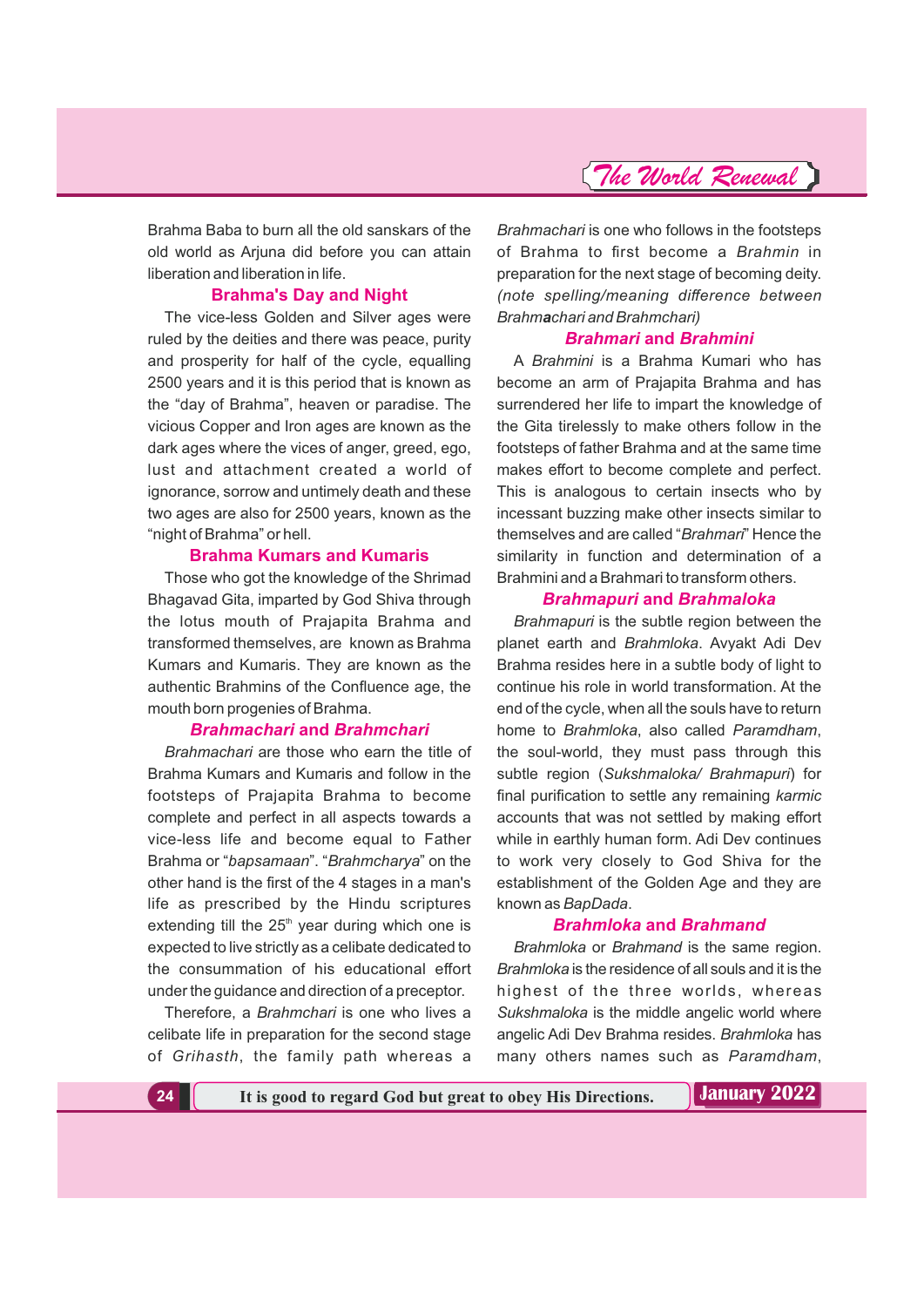*Shantidham, Muktidham, the land of Nirvana or* Soul-World. *Brahmloka* is the eternal home of the Supreme Father, God Shiva and all the souls.

*Brahmloka* is pervaded by golden red light and because of its shape, it is called *Brahmand***.** *Brahm* is the sixth element of golden red light whereas "and" pronounced "andh" describes it as oval or egg-shaped. On the path of devotion, there are many Sanyasis who wrongly believe that they will eventually merge with the *Brahm* element that they consider as God and as such they are called "*Brahmgyanis*".

#### *Brahman and Brahmin*

A Brahman is the first of the four castes in the traditional Hindu hierarchy as taught in the path of devotion. On the path of divine knowledge, the *Brahmin* is a mouth born progeny of Prajapita Brahma and is considered to be the highest or "topknot", to be followed by the deities, warriors, merchants and finally *shudras* as there are five castes instead of the traditional four in the path of devotion.

#### *Brahma Muhurat*

*Brahma Muhurat* is said to be the auspicious time of the morning which is ideal for meditation or remembrance as well as for "*ruh rehan*" (lovefull spiritual chit chat) with God. On the path of divine knowledge, this period is between 4 a.m. and 5 a.m. and it is called "Amritvela", the period when God dedicates His time for *Brahmins* to fulfil all their spiritual desires. He opens up His treasure stores of virtues, powers and knowledge but Baba's children receive them number-wise according to their *Purusharth*. This is why God Shiva is also called *Bholanath*, the Innocent Lord, because at this auspicious time, He is most forgiving and merciful.

#### *Brahma Astra*

In the ancient warfare, the *Brahmastra* was a missile, said to be set in motion by divine force. It is an unfailing weapon that hits and destroys its target. It was the *Brahma Astra* that was used by Rama to annihilate Rawan. Other missiles could only make Rawan unconscious, giving Rawan a chance to get up and attack again. In the path of divine knowledge as taught through Brahma, the *Brahma Astra* is not a physical weapon, but it is the combined might of Gyan and yoga ( Jwala devi) to destroy the vices and the evils of the world. The *Brahma Astra is the Gyan and Yoga* of the Gita.

#### *Brahma Bhojan*

*Brahma Bhojan* is the pure vegetarian food which is cooked in sweet remembrance of God and offered to God for His blessings. This is the reason Brahma Bhojan is said to be the food consumed by Brahmins to become deities. Pure satwic food is Brahma Bhojan for the body, but a diet of pure thoughts is Brahma Bhojan for the mind, the faculty of the soul.

#### *Brahmaputra* **River**

The Brahmaputra river is one of the many large rivers that nourish the Indian subcontinent. The *Brahmaputra* transports the largest volume of water of all the rivers and merges with the revered Saraswati and mighty Ganges in the plains of Bangladesh just before merging in the Bay of Bengal called the diamond harbour. Of significance, it is the only male name given among the many great rivers of India, the others are named after female deities. It is symbolic of the huge kumbhmela where millions gather to pay homage every 12 years at the confluence of the great rivers and the ocean. However, in relation to Brahma and Brahmins, it is when the rivers of knowledge have the opportunity to meet the Ocean of Knowledge once in the whole cycle, at the Confluence Age. The Confluence Age is called the Diamond age and where the Traven Rivers meet the ocean is called the diamond harbour. Is the name "diamond harbour" coincidence or providence?

**Don't look at others' weakness because this will make you weak. 25 January 2022**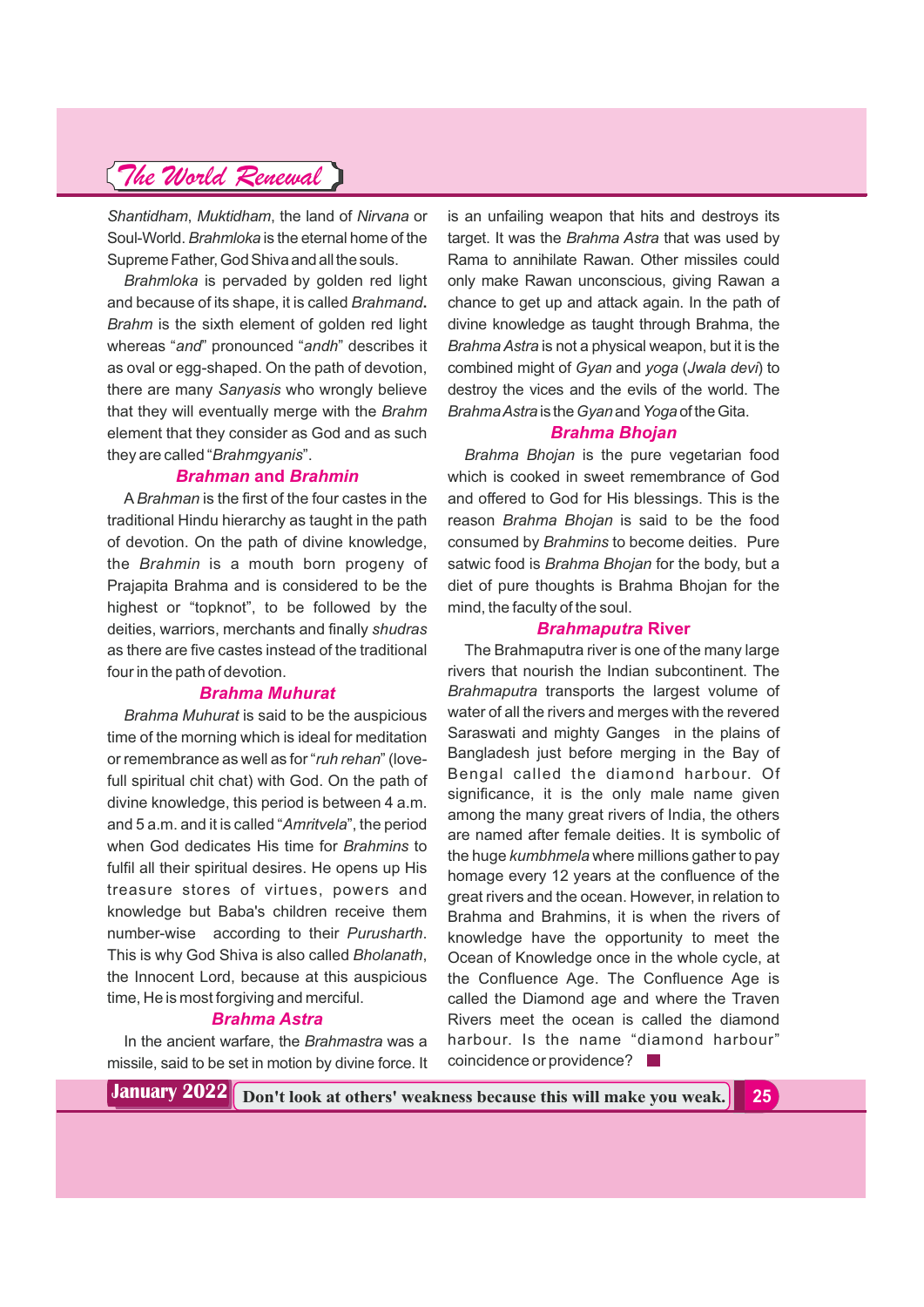### **THIS IS THE TIME FOR SPIRITUAL AWAKENING**

#### **B.K. Rose Mary**

ow is the time for spiritual awakening as<br>humans are now busy with the very<br>survival question "How to save the<br>planet?" Beople ruined it beyond repair? humans are now busy with the very survival question "How to save the planet?" People ruined it beyond repair? Spiritual Awakening means you are awakened to the fact that you are made of matter + spirit. Once this happens, your priorities are straightened out and you begin to manifest seven qualities of the spirit. It means your nature is completely changed from physical to spiritual, and you begin to reap great blessings now and in the future.

#### **Chemistry of the above**

In our physical bodies we find solids [earth], liquids [water], body-heat [fire], air-circulation and space [ether/akash] they all occupy. Thus human body is exact representation of the physical world outside which is made of panchabhoothas. Pancha means "five" and *Bhuta* means "being, spirit, elements" [such as: Land, Water, Fire, Air and Akash]. Hence content-wise, the insightful sages called universe as *prapancha* (play and interaction of the five elements). Surprisingly, these five elements are individually inimical to each other. For example, water of oceans can swallow earth, fire can evaporate the water, air can suck fire … etc. Yet they are collectively supportive, working for the sustenance of all inanimate and animate beings [which is a lesson many intelligent humans are yet to learn].

### *The World Renewal*

These five physical elements have their emergent properties or can give us certain sensations such as Smell, Taste, Light, Sound and Touch (or Pressure). And there are five corresponding sense-organs in living beings to experience them such as Nose, Tongue, Eyes, Ears and Skin. Plants are one-sensed; worms are two-sensed; insects are three-sensed; reptiles are four-sensed; birds and animals are five-sensed; Human beings are six-sensed as they are body + spirit (made of seven immaterial elements/qualities–bliss, divine knowledge of right and wrong, peace, love, joy, purity and power).

If one forgets the above make-up and thinks he is this body, the above seven-qualities will be replaced with their opposite qualities such as envy, ego, greed, attachment, anger, lust, fear respectively. And these harmful qualities arise when a person gives more importance to various *bhutas* or elements that make up the body and enjoyment those elements provide. And *bhutas* are known for their harming nature. Let us see how this happens. Body has seven energy wheels (chakras) serving as local energy centres for the related parts of body.

1) *Mooladhara* (root) chakra [connected to Earth aspect of body], works better when a person shows more will power. When in fear, this *chakra* doesn't work to the optimum level. In fear you feel drained. When frightened, some would even freeze for a few moments, "cerebral cortex (area of the brain that harnesses reasoning and judgment) becomes impaired – so now it's difficult to make good decisions or think clearly". So is the case with each of the negative qualities mentioned below – they can affect the body adversely.

**26 Benevolent thoughts make welfare of the self as well as of others. Juliary 2022**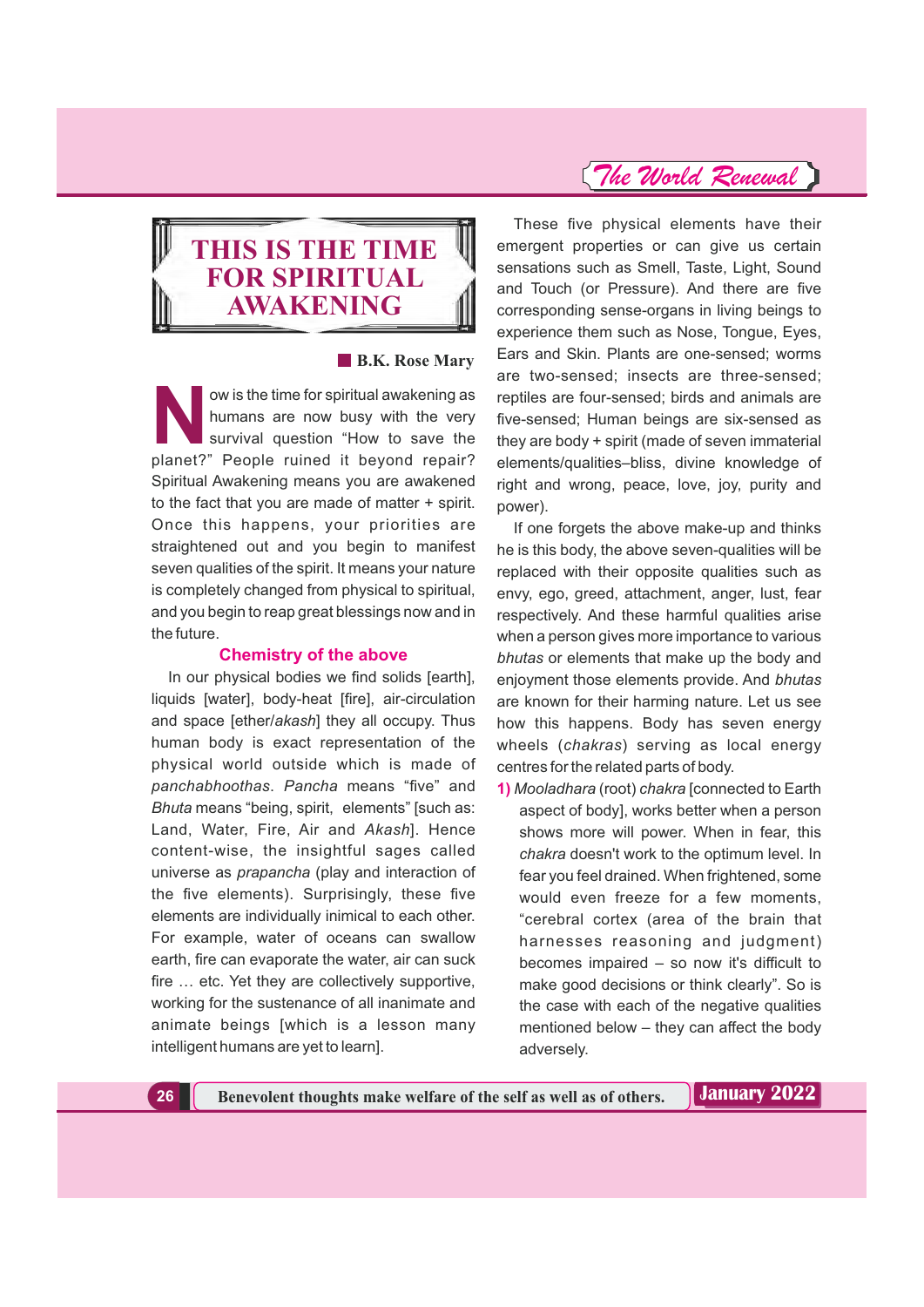- **2**) *Swadhisthana* (spleen) *chakra* (connected to the Water aspect of body), works better when a person brings purity into his thought, words and deeds (works poorly when one is ruled by lust).
- **3**) *Manipura* (naval) *chakra* (connected to the Fire aspect of body), works better when a person is full of joy (works poorly when one is ruled by anger).
- 4) *Anahata* (heart) *chakra* (connected to the Air aspect of body), works better when a person shows more love (works poorly when one is under attachment).
- **5**) *Visudhi* (throat) *chakra* (connected to the Ether aspect of body), works better when a person shows more peace (works poorly when one is ruled by greed).
- **6**) *Agna* (medulla plexus) *chakra* (connected to the Mind-Intellect combination), works better when a person brings more love of truth/divine knowledge (works poorly when one is ruled by ego).
- **7**) *Sahasra* (crown) *chakra* (connected to Consciousness or soul/spirit), works better when person is in bliss (but works poorly when one is ruled by envy). Word for bliss is *Ānand* (= without end) in Indian languages. When one has all the six spiritual qualities without end he is in *anand* (= without end). Word *anand* is a combination of negative prefix ā + nand." When put together it means "without end." (anand) One who is in anand would only feel happy over happiness of others, and would only be delighted to make others happy – envy is out of question.

### **How do five elements become like ghosts?**

Certain words may mean one thing, yet construction of the word may reveal even more

insightful depth. For example, personality is what appears to be, not the real character of a person because word personality is from persona which means "mask." Comparison is another such word that brings joy or sorrow – joy results when you are compared with less fortunate ones, and sorrow results when you are compared with more-fortunate ones. Thus certain words can mean positive or negative. So is the word *bhuta* – it can help or hurt you depending upon how you use it.

Word *bhuta* is "past participle of *bhavati* ("to be") and means any of the five elements. But it is like any vehicle – it can be used as a weapon to kill self/others or can be used to transport people to their destination. When under temptation of any vices such as anger, one should remember that he is now about to worship *bhuta* (demon) called fire. In such awareness, joy comes in and anger goes out. So is the case with any of the seven vices. By this way spiritual awakening brings complete change of nature.

Ancient people of India were known for their Spiritual Awakening. This true history of ancient India remains protected in its Grammar Rules because it reflects how spiritual people were.

**1)** They named Past Tense as named *Bhuta Kaal* because getting worried over the Past Tense makes the present like a hell, dwelling place of evil spirits (*bhutas*). They named Present Tense as *Vardhamana* Kaal, from the root *Vardha* which means "increasing, causing increase or prosperity." (Vardha) because, being focused on the present tense increases the productivity and prosperity, thus is key to happiness – hence was aptly called *Vardhamana Kaal* (which was later declined to be pronounced as *Vartamāna Kaal*. They named Future Tense as **Bhāvī Kaal**, Word

**January 2022** When you point out one finger at other, three fingers point at you.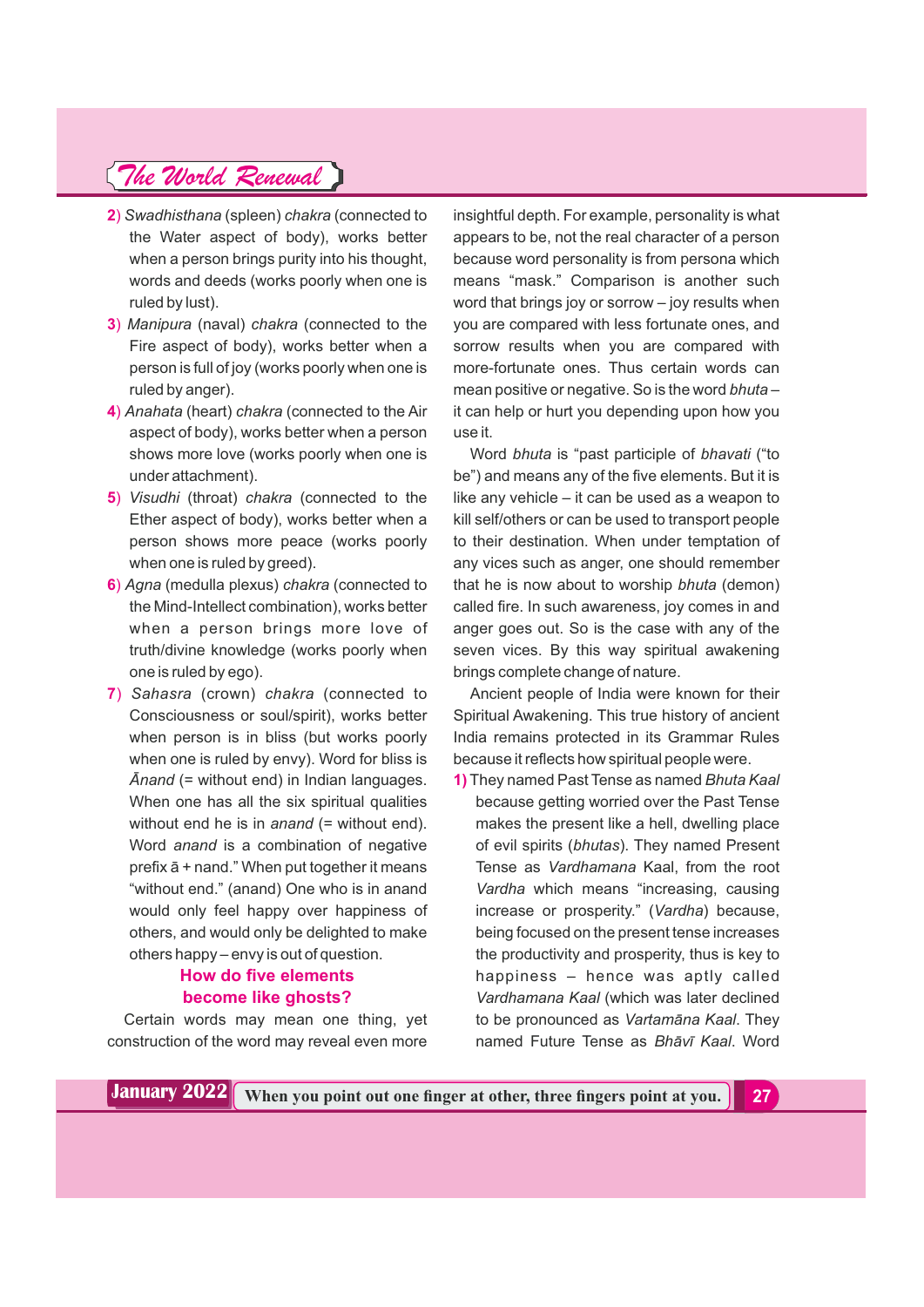bhavi, from bhava, 'states of mind', from bhū, to become. You become what you think, your state of mind, your attitude, determines whether your future is going to be joyful or sorrowful.

- **2)** The word for person / individual is *Vyakti*, from the root *Vyakta* which means "manifested, distinctly perceived, absolutely and specifically known or understood. One can be called an individual only if he has absolute clarity on such subjects as his own make-up as body (perishable) + spirit (imperishable) over which body's cycle of growth and decay happens, history as an eternal cycle of heaven-like situation and hell-like situation happening on earth, and all happenings as cycle of cause and effect. (Bhagavat Gita 2:22; 4:7, 8; 5:14) Such a person is always happy and balanced because past, present and future is clear to him.
- **3)** We communicate using sentences, and sentences are made of words and words are made of alphabets. And see how ancient Indians named alphabets  $-$  as akshara which contains their philosophy of life. Akshara means "indestructible." Implied Message: Use the words in an up-building way, befitting the indestructible nature of *atma* (soul), the exact representation of the very being of Supreme Soul, Shiva, The Benefactor, in such way that it doesn't destroy the joy of others, in such a way that it nourishes the user and listener. |

### **BASIC PRINCIPLES OF TRUE SUCCESS**

Sometimes when we don't achieve our goals, we say - I was not successful, I failed. Calling yourself a failure is unfair to yourself. Start seeing yourself as truly successful always. When we don't achieve what we planned to, we label ourselves as failures. We need to understand the essence of success.

- **1**. Success is not about what you do, success is first who you are. It is about I- the being, the energy which thinks, feels, speaks, behaves, comes into action, completes every task and achieves goals. Success begins with I the being, not the doing.
- **2**. If you are unhappy, disturbed, agitated or egoistic, and yet you fulfil your desires in the outer world, can you call yourself successful? It is not possible because you are not happy with who you are.
- **3**. Remember that you are successful when you are happy, caring and kind. You are successful if you connect to people irrespective of their achievements, position or age. You are successful if you share what you know and cooperate with others.
- **4**. When you the being are successful and then come into action in the outer world, you enjoy your achievements. Even if you don't get what you wanted, remember you are still successful, just that achievement is pending for now. You will have the energy to retry and achieve.

**28 Don't try to convince if you are right; time itself will prove it. Juliary 2022**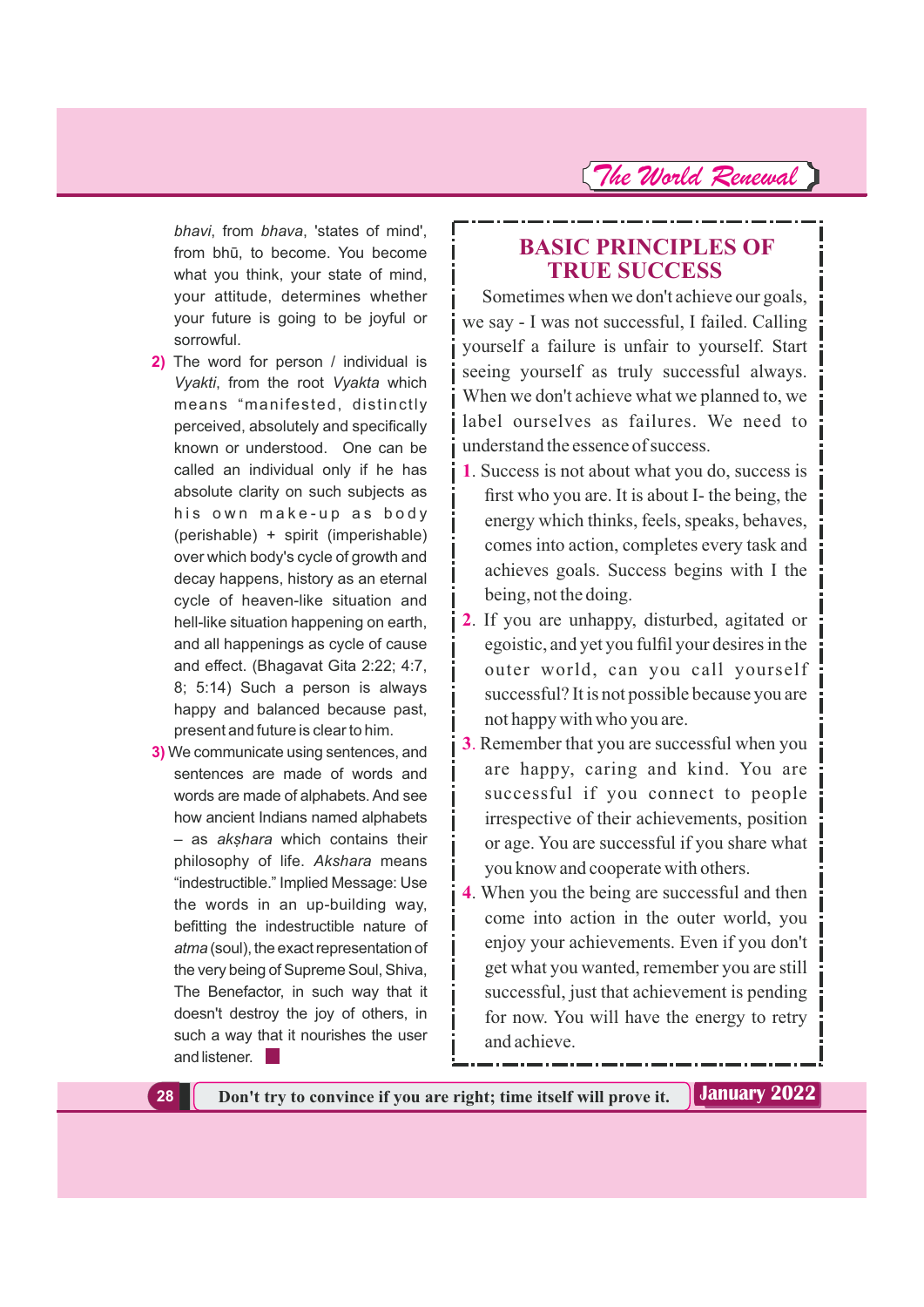### **DEALING WITH PEER PRESSURE**  $\mathcal{L} \otimes \mathcal{L} \otimes \mathcal{L} \otimes \mathcal{L} \otimes \mathcal{L}$

**B.K. Manjula Baijal,** Bengaluru

eer pressure is the phenomenon wherein we tend to get influenced by the lifestyles and the ways of thinking of our peers. Peer pressure can prove beneficial but it is most often observed to have negative effects on society. What is negative peer pressure? What is positive peer pressure? How do does it affect the individual?

In our efforts to get acceptance and respect in our social groups, fitting in can become a priority. We feel a desperate need to do what everyone else is doing. Peer pressure can drive us towards things we are not prepared for, leaving us anxious and struggling. No matter how famous it makes us, let us not succumb to it. Remind yourself daily – "I am an independent being. I am free from peer pressure. I choose how to live my life beautifully. I set healthy boundaries in relationships and live by my choices. I remain unaffected by peer pressure." This will help you boost your self-esteem, honour your choices and establish clear social boundaries. You will overcome the urge to follow people around you.

Have you been under different kinds of pressures from people, to do something you were not comfortable with? Had you yielded to their influence at some point, out of fear, helplessness or to feel accepted? How much has peer pressure affected you? Our family and friends have different perspectives and choices.

They do certain things which we are not comfortable doing. No matter how tempting it is to follow them, saying no to peer pressure is our choice. This life is our journey, to be lived as per our choices. If we are always concerned about what people think about us, our self-esteem drops drastically. Let's not comply with peer groups by compromising on our capacity, values or principles. We have the ability to decide for ourselves. Let us respect ourselves and not depend on others to feel accepted. Listen to your inner voice, respond based on your physical strength, emotional stamina, values, affordability, commitments and capacity. Choose your habits and lifestyle and do only what is healthy and soul strengthening. Your family and friends will support you. Even someone does not approve of your choices or opinions, accept your differences with them and radiate respect to them.

#### **The Facts About Peer Pressure**

Who you surround yourself with is important. Your friends are considered your peers. Teenagers have the freedom of choosing their own friends. You may not even realize it is happening, but you and your friends influence each others' behaviours and decisions. As you get older, your friends will start to play larger roles in your life. While there is a lot of benefits of having a close group of peers, there is also a flipside. Most negative peer pressure is not as obvious as you may think.

This pressure to conform can be very subtle. For instance, your friends may all decide to walk a different way home. You tag along because you do every day. Then, they all stop and begin doing drugs. The level of trust the friends have built up is now falsely being tested and the person that is

**Co-operation makes the problems look small and also solves them. 29**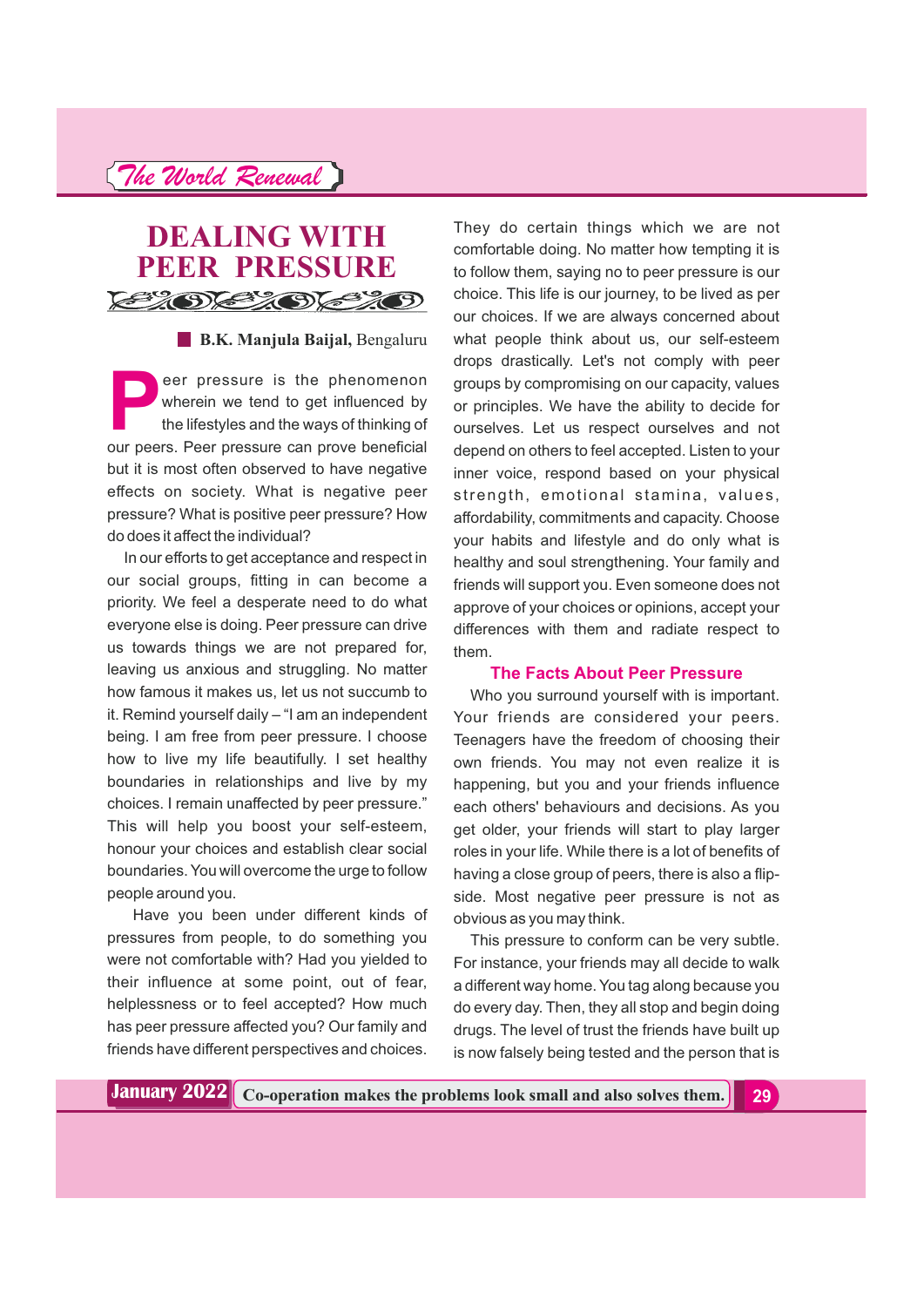not conforming can sense this tension in their friendship. The teen may think, "If they are all doing it, then it must be okay?".

Even if you think you have the best friend group there is and nothing negative will ever strike, you are wrong. Almost every single friend group will encounter a sticky situation involving peer pressure. The best thing to do is to prepare yourself for when the situation arises and stick to your decision to not fall victim to peer pressure. You are your own self, so set your values and morals accordingly. If something arises that will go against your values or morals, have no issue saying, "no" to it.

#### **Tips For Managing Peer Pressure**

If you or someone you know is suffering from peer pressure or the damaging effects, consider seeking help. Here are some tips for how to manage peer pressure, for both teens and parents or loved ones. If you are a teenager, consider these methods when dealing with negative peer pressure.

- -Avoid peers that are engaging in damaging behaviour or may lead you down a bad path.
- -Hang around friends that are positive influences. These will be peers that help you say, "no" to bad situations.
- -Develop a code word with your parents in case things take a turn. This makes it so you can call your parents to come get you from a situation, but your friends will not know it is because of them.
- -If you are a parent or loved one, consider these tips to help a teen manage negative peer pressure.

Allow the teen to be honest with you and encourage this communication. Tell them that if they are feeling any risky behaviour or are angry

about something, that they can come to you and you will formulate a solution with them to help.

--Inform your teen about the damaging consequences of peer pressure and how important it is to be able to say, "no". This assertiveness is not a sign of weakness. Last but not least, keep communication lines open with the teen. Allow them to call you if they were ever in a situation that turned sour.

#### **The Parental Influence**

During development, even well into the teenage years, children look up to their parents. Parents are a child's primary role model and they form the environment the child will grow up in, whether positive or negative. Negative pressure can even come from parents, either knowingly or unknowingly. An environment that may be harmful to the teen may be normalized by the behaviour and actions of the parents.

A child often learns by observation. So, if they are watching their parents living an unhealthy lifestyle, they will tend to mimic those behaviours. A child looks up to their parent and may want to have the approval of their parent. They may think that engaging in behaviours similar to their parents will grant that approval.

**Last but not the least would like to conclude with some tips for each of you, just think that:**

- I'm not in this world to live up to your expectations and you're not in this world to live up to mine.
- $\blacktriangleright$  What kind of peer pressure you receive says a lot about your peer group.
- The ugly reality is that peer pressure reaches its greatest intensity at just the age when kids tend to be most insensitive and cruel.
- $\blacktriangleright$  Not all peer pressure is bad. If you have peers **(Contd. ... on page no. 32)**

**30 Take delight in others' happiness; your face will blossom like flowers. January 2022**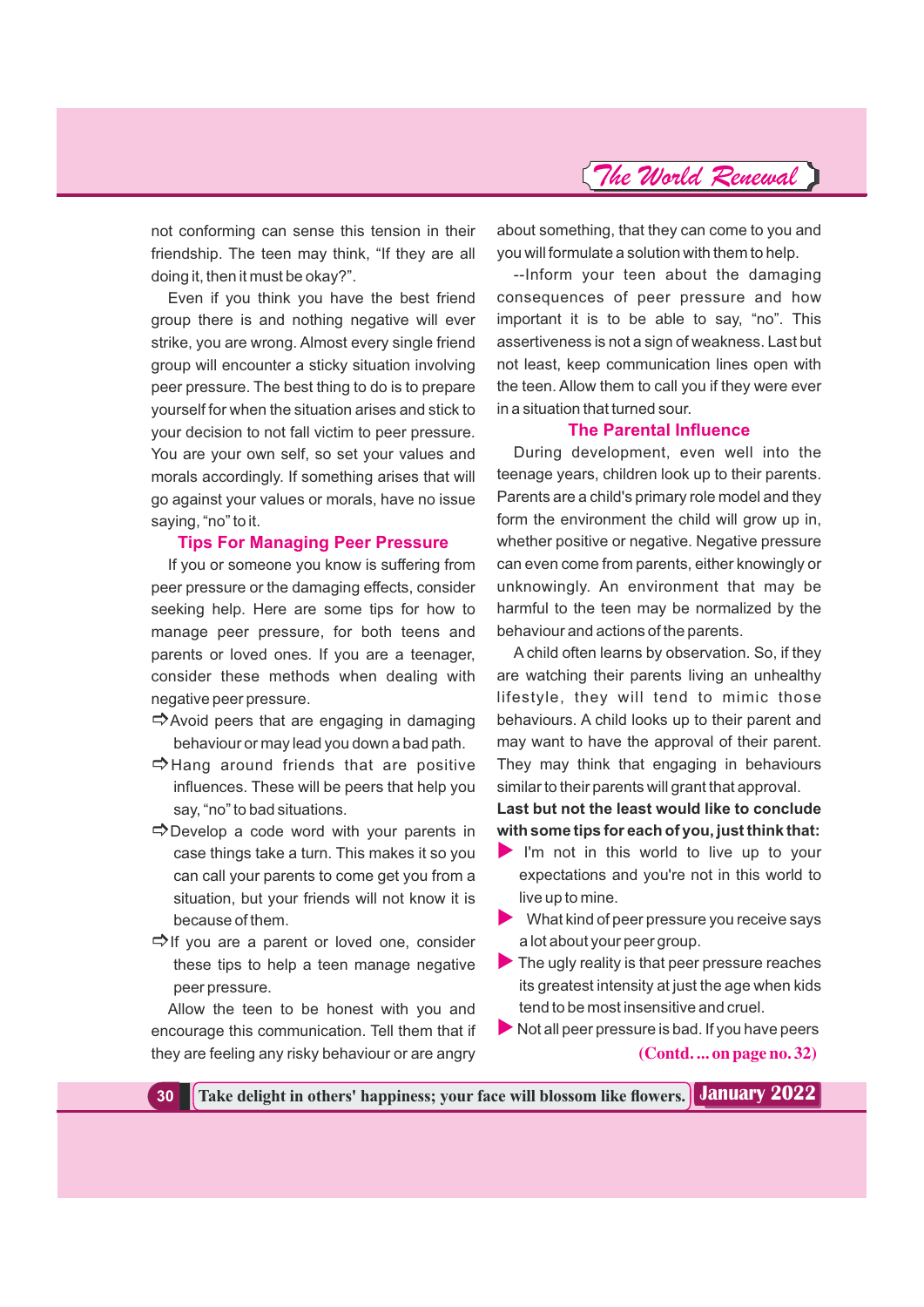### **WHAT NEW THINGS COME IN THE NEW YEAR?**

# College C **B.K. Dr. Swapan Rudra,**

Durgapur (W.B)

**Y**ear passes one after one at an interval of 365 days. Each year starts as new, gradually it becomes old and then goes away. May the year be gone as a number, but not from the mind of the people. Present becomes past and history is written on the basis of remarkable events and incidents concerned with people and places of that time. Modern science says that time does not refer any kind of container from where events and objects move through nor an entity that flows. Time is a part of the fundamental intellectual structure of human mind within which they sequence and compare events. Time has no separate existence, it is intimately associated with space and the world is embedded in this 4-dimentional space-time continuum and all events and moments in history are described in terms of their location in spacetime ocean and the same remains stored in human mind. The space-time does not evolve, but simply exists, whereas, human mind always change according to the location of earth in the spatial environment. As every particle is located along its world line, we can examine that particular object from the stand point of its space-time representation. The world line, that stretches from the past to the future, exists as a complete object which may be sliced here and there so that we can see where the particle is located at a particular instant. Once we determine the complete world line of a particle

from the forces acting upon it, we can solve its complete history. Both the space-time and world line does not change in time, but human mind changes with the progression of time by years.

Mind flows in superluminal speed beyond the earth-bound time limitation wherever we stay or live on this earth. We stand and move on and around earth through land, water or sky and sometimes try to reach into distant space within and outside the solar system through space shuttles, but that will also be under human control from earth. Once control is lost, it has no more value due to the reason of losing the core connection. Thoughts may emerge in mind or mind has the capacity to create those and then after processing, it transfers the same to the intellect and the final decision goes into the memory. Thus millions of processed thoughts remain stored in our sanskars or impressions which help human mind to sequence the events from past to future through the platform of the present. Hence it is called that all the events happened throughout the globe are located chronologically in the space-time. The universe we can or cannot see is self contained and not affected by anything outside itself. It would neither be created or destroyed, there will only be changes at regular intervals through transformation from one phase to the other following the Law of Entropy. Although every incident is inscribed in the space-time of 5000 year world-line, still we cannot see any event in advance and for this reason only, the world drama is so beautiful and interesting. New year itself brings anything or not, people always hope some new things in the new year and therefore, they celebrate Merry Christmas and new year with lots of enthusiasm all around the globe. Such kind of mental renovation makes the year

**The greatest of all arts is to connect the soul with the Supreme Soul. 31 January 2022**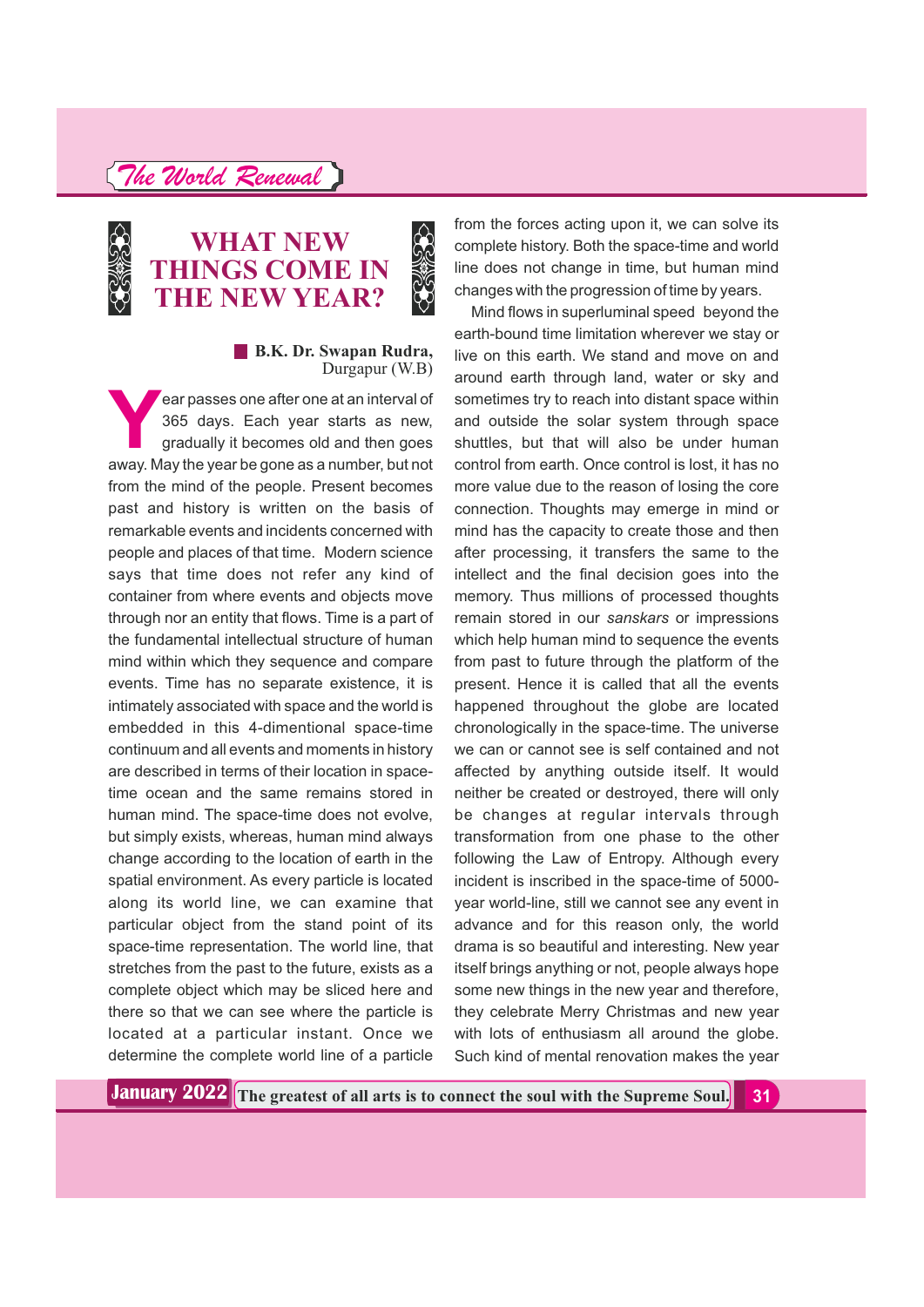new and brings happiness.

So, we are always getting a new mental flow which always differs from the past one like the flow of a river water. At the present stage of this extreme Kaliyugi world, people cannot think much more about the future happenings due to complete ignorance. People can never think about a well advanced and well adorned Golden World in near future. The whole human society is now in search of peace and happiness because they all feel crisis of the same and people are internally fighting against themselves. We could utilize our time and save inner energy only through the spiritual path knowing our Father through His *Shrimat* and to be absorbed in His remembrance all the time instead of doing work in hands. That would be the way of enrichment of all the human souls getting spiritual light and might from the Supreme Powerhouse. God is the creator and director of the World Drama and also the Supreme Engineer to construct the future heaven transforming the present impure world into the pure and perfect one. That may be a magic or miracle, but not known by the present world except few *Brahma* mouth-born Brahmins who are in Godly knowledge through *Brahmakumaris*. When we could believe that reality, we would achieve divinity. No more time is in hand and massive changes are going to happen leading complete destruction of the Iron-Aged world and to bring Heaven on the same earth. So now let us welcome and celebrate the Happy New Year 2022 as well as the Happy New Era.

#### **Contd. from page ... 30**

who are pushing you to go further in life and believe in your dreams, man, you got it made! Those who stand for nothing fall for

- anything. You would have no peer pressure if you cared less about the opinions of others.
- Why fit in when you were born to stand out.
- Take your self, your self-respect, and selfimage to a point where people won't even ask you to do low-level stuff.
- $\blacktriangleright$  Be true to who you are and proud of who you're becoming. I never met a critic who was doing better than me.

\*People either inspire you or they drain you, choose wisely.

### **TRUST GROWS FROM FAITH**

It can be difficult to learn who to trust. When we have had bad experience with people who betrayed our trust in the past, it can be difficult to let anyone else in. It can take some time to learn to trust anyone again. Trust goes both ways. If I want to gain someone's trust, I have to show them that I trust them before he or she will open up to me.

**32 A handsome hand is one that supports and helps others in troubles. January 2022**

The more you give into peer pressure, the more people will ask you to do what they want to do. The less you give into it, the less they will ask you.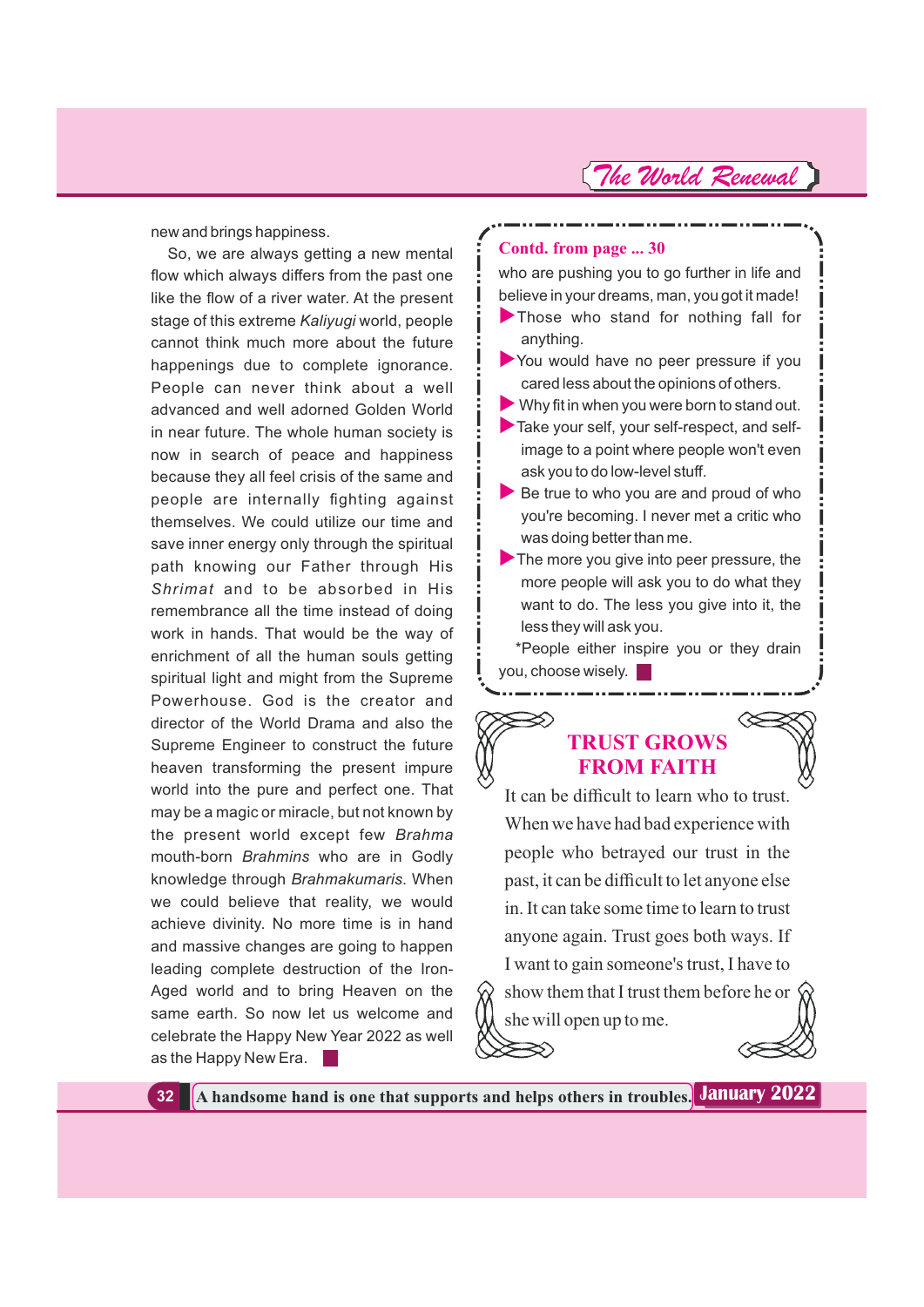#### **Bro. Jagdish Ji And Brahma Baba Contd. from page ... 3**

#### **Disbelieving my eyes and ears**

Even if I had wanted to, I could not forget that picture of Baba. From that silent image issued a voice: "Child, they are bidding farewell. Let them go, and you also go. I will come to you later." This Avyakt voice was resounding in my inner ears. That smile was coming in front of my inner eyes again and again. I was hearing something from those closed lips, and I felt those eyes signalling something to me. I don't know how long I was in this wonderful state, but it must have been around 1.00 a.m. when – what do I see! – Baba is standing in that room before me, and is asking with love, "Why, child, are you unable to sleep?" I was extremely happy seeing Baba, and couldn't believe my eyes and ears. I tried to get up to go towards him. However, Baba moved towards me, and putting his hand on my forehead, said, "Child, sleep now. We'll meet again in the morning." I did not remember my manners to accompany Baba to his room, but under Baba's influence, sleep wrapped its quilt around me as I was lost in remembrance. When I woke up next morning and remembered that scene, I realized how Baba, the medium of Shiva Baba, connected with me by the thread of remembrance, was compassionately pulled by the remembrance of this mere child and put him to sleep lovingly with His blessed hands. All this was a personal experience, but it is also clear from it how, through the thread of knowledge and love, we can connect with Baba.

#### **Leaving my light on**

Several such experiences happened to me. Whenever I used to go to Pandav Bhawan, I was mostly given accommodation in the newly constructed building beside Brother Nirwair's

room. Baba's room was in front. One or two hours after night class, the light in Baba's room stayed on and more often than not I didn't turn off my light. Several times, Baba sent a sister, like Lachu Behn, Sandeshi Behn, Santri Behn, or Jawahar Behn, to see if the light was turned on in my room. Mostly it was, and so Baba would say: "Achchha, call him." That is why I used to leave the light on. When I would go to Baba's room, he would sometimes give some directions for the next day as I stood at the door, or sometimes he would invite me to sit on his bed and talk about something, or even sometimes he would invite me to lie down with him as he churned over some spiritual aspects.

It also used to happen that when I would wake up, mostly around 2.30 to 3.00 a.m., I used to look at the window of Baba's room to see if the light was on. If it was, I would turn on my light. Usually, there would soon be a call from Baba's room. In this way, sometimes at 3.00, 3.30 or 4.00 a.m., I had the good fortune to have a heartto-heart with Baba in solitude and peace.

#### **Trying to leave Baba here to find Him there**

Once, I woke up early and showered. As I sat in my room, I thought how good it would be if I were to go into trance and have a vision to see what Paramdham is like; how big and vast it is and how the sun, moon and stars look on the way there. Okay, even if I did not see these, at least I could take and bring messages as a helper in God's service. Many obstacles arise in the yagya, and as Baba sends me on such service, at least through divine vision I could take help from Baba during the difficulties. Shortly afterwards, there was a call from Baba's room. The sister asked me if I had taken my shower. I replied that I had, so she said, "Then, let's go. Baba is remembering you."

**January 2022** It is the greatest mistake of man to fail to learn from a lot of mistakes.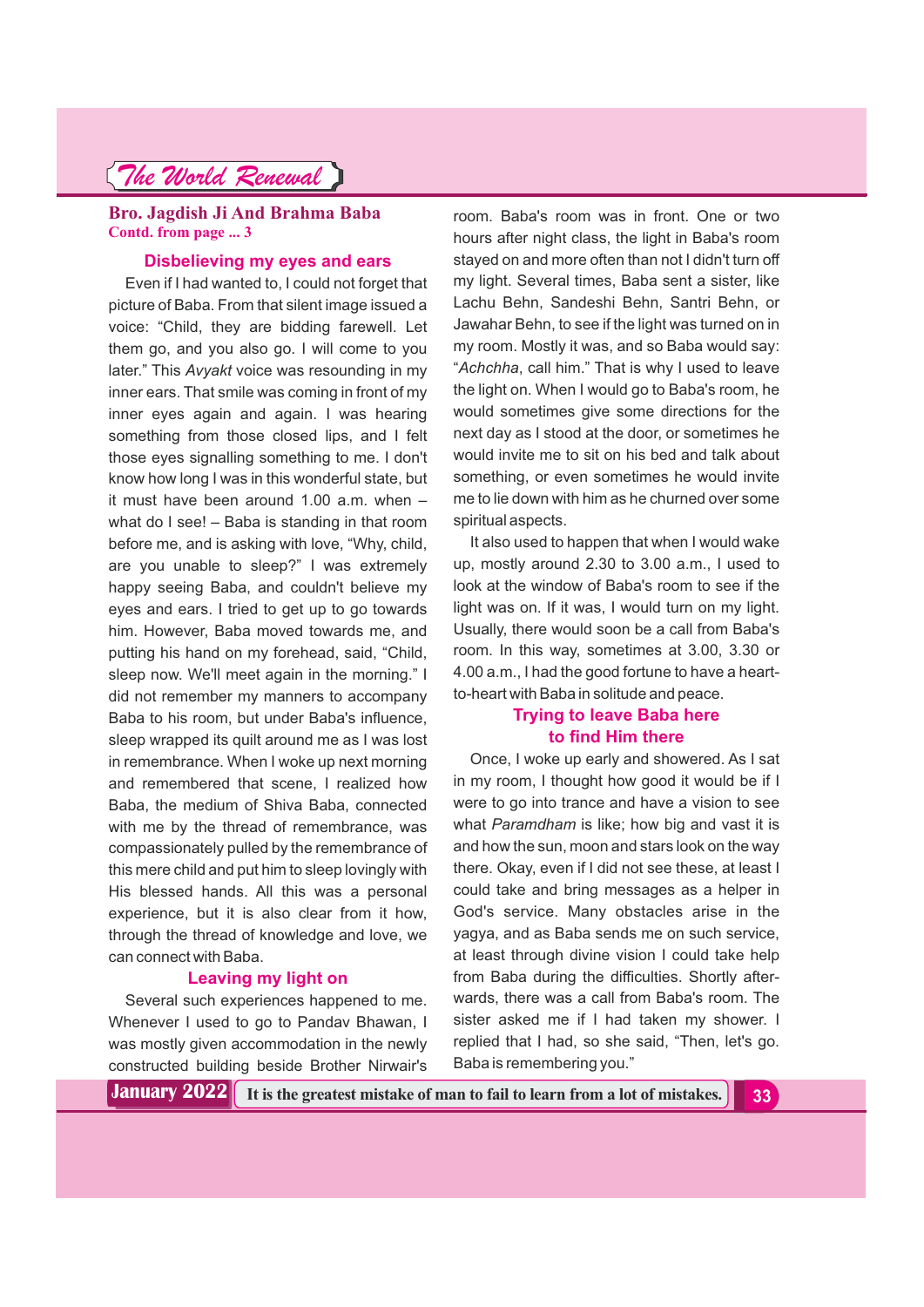When I met Baba, he told me to lie down on his bed, and said to Sandeshi Behn, "Daughter, go to Baba and tell Him that this one is my beloved child and a good helper in service. If he receives divine vision he could help much better. Therefore, tell Baba that this Baba personally recommends that if Baba should pull his strings today it would be good. Okay daughter, you can go now."

After saying that, he turned towards me and said, "Achchha, child, remember Baba now. Who knows, Shiva Baba might call you today. We have put in our application, so it is now according to Baba's will." Saying this, Baba started to help me, and even I tried to leave this body somehow and go to Shiva Baba. I was trying to bring Baba's remembrance completely in my mind. I became lost to the world. I experienced being in the subtle region, but Shiva Baba was not there. After some time, I returned from that *avyakt* stage back to my physical senses. At the same time, Sandeshi Behn also came back from her trance. Baba asked, "Daughter, did this child reach there? What did Shiva Baba say regarding this child?" Sandeshi Behn started laughing. I was also

smiling. Sandeshi Behn said, "Baba, he did reach there, but he did not know where Shiva Baba was! Then I told Shiva Baba what you said, and He replied: "The child can come. If he continues to listen to the messengers and be light, he can come to the subtle regions." Then, Baba turned towards me, and said, "*Achchha*, child, it was our duty to try. Baba did apply for you, but it is ultimately Shiv Baba's will. The key for divine vision is with Him. He has also not given me the keys."

Hearing these sweet sentiments, my heart was overwhelmed with love for Baba. I wondered: How the feelings of our mind and heart reach Baba! What Baba has not done for us! The same day, Baba also tried to send Dadi Prakashmani Ji into trance. I took it as a signal showing me the weakness in my wisdom because here was I with Baba himself; trying to leave Him here to find Him there! Thus, I had to come back without meeting Baba there! Nevertheless, Baba is so sweet, making so much effort on us children! **III** 

### **SECRETS Acceptance is the secret of contentment. Appreciation is the secret of happiness.**

**Subscription Case Act Avec Avable through Money Order/Cash or Demand Draft** 

(Inida)Yearly: 100 /- Life Member : 2,000/- (Foreign) Yearly-1,000/- Life Member-10,000/-

"The World Renewal", Gyanamrit Bhawan, Shantivan - 307510, Abu Road (Rajasthan)

**Bank**: State Bank ofIndia, **A/c Holder Name :**World Renewal,**A/c No:** 30297656367 Branch Name : PBKIVV, Shantivan, IFSC Code: SBIN0010638 **For Online Subscription:**

#### **- CONTACT US -**

**Mobile:**09414006904, 02974-228125, **Emails:** omshantipress@bkivv.org, worldrenewal@bkivv.org **Edited and Published** by B.K. Atam Prakash for Prajapita Brahma Kumaris Ishwariya Vishwa Vidyalaya, Mount Abu and **Printed at:** Om Shanti Printing Press, Gyanamrit Bhawan, Shantivan - 307510, Abu Road, (Rajasthan).

**Chief Editor:**B. K. Nirwair, Pandav Bhawan,MountAbu.

**Associate Editors:** Dr. B. K. Ranjit Fuliya, Delhi and B.K. Onkar Chand, Shantivan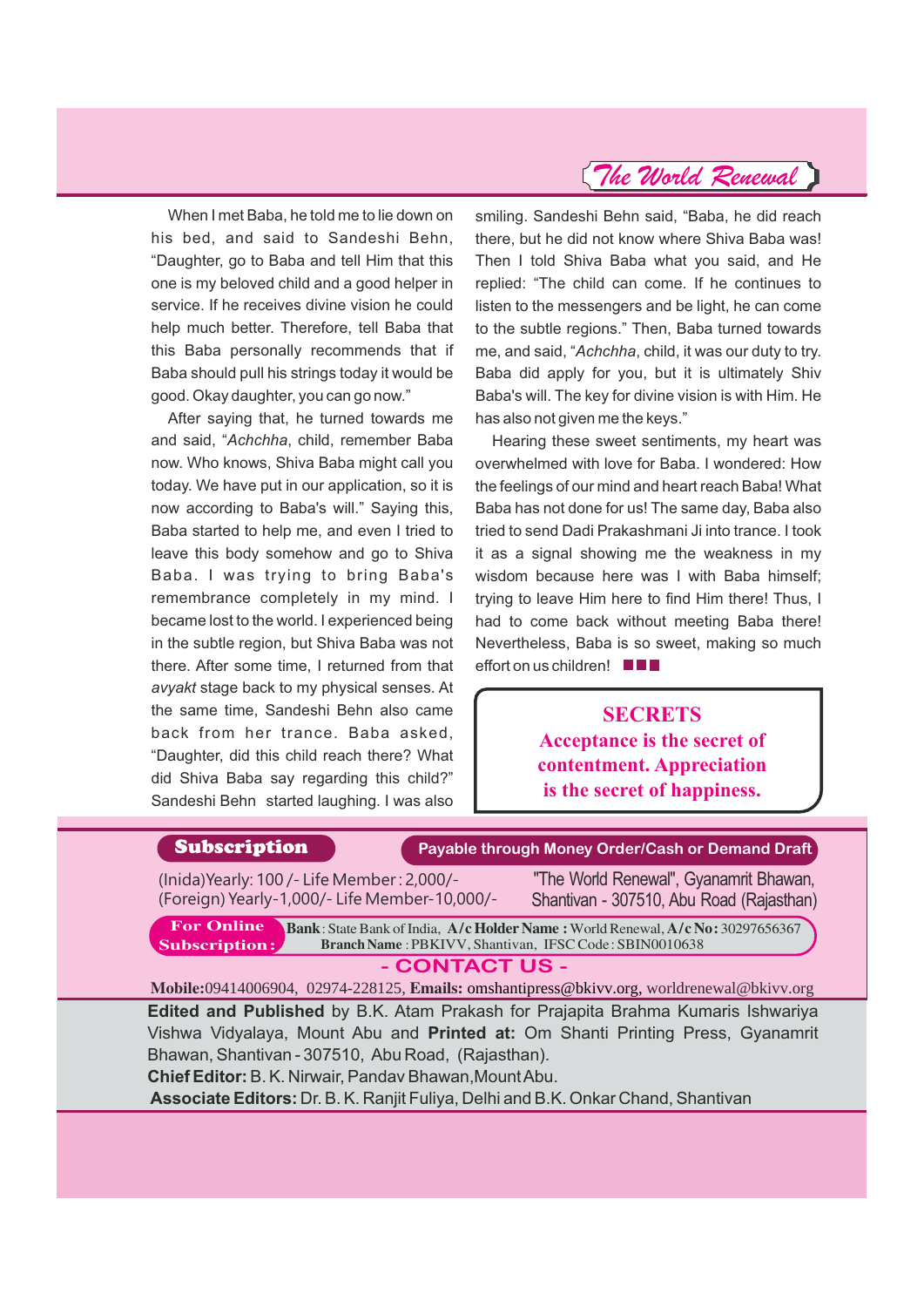

**Raipur:** In a Media Seminar sitting on the stage are: Prof. Baldev Sharma, VC of Kushabhau Thakre University of Journalism and Mass Communication. Mr. Shiv Dubey, State Editor of Dainik Bhaskar, BK Kamla, BK Manju and others.



Jaisalmer (Raj): Mr. Mohammad Saleh, Cabinet Minister of Minority Affairs is inaugurating a new building of centre along with BK Babita.



Janakpurdham (Nepal): Mr. Mohammad Lalbabu Raut, Chief Minister of Province No. 2 is being given Godly gift by BK Raj.



Sasaram (Bihar): Mr. Tarkishore Prasad, Deputy Chief Minister is being given Godly gift by BK Babita.



Agra: Mr.Kiren Rijiju, Union Minister of Law and Justice and Prof. S.P. Singh Baghel, Member of Parliament are in group photo with BK Mamta and BK Darshan after sharing Godly knowledge.



Siwani (Hry): Mr. JP Dalal, Agriculture Minister is being given Godly gift by BK Rajender and BK Nirmal.